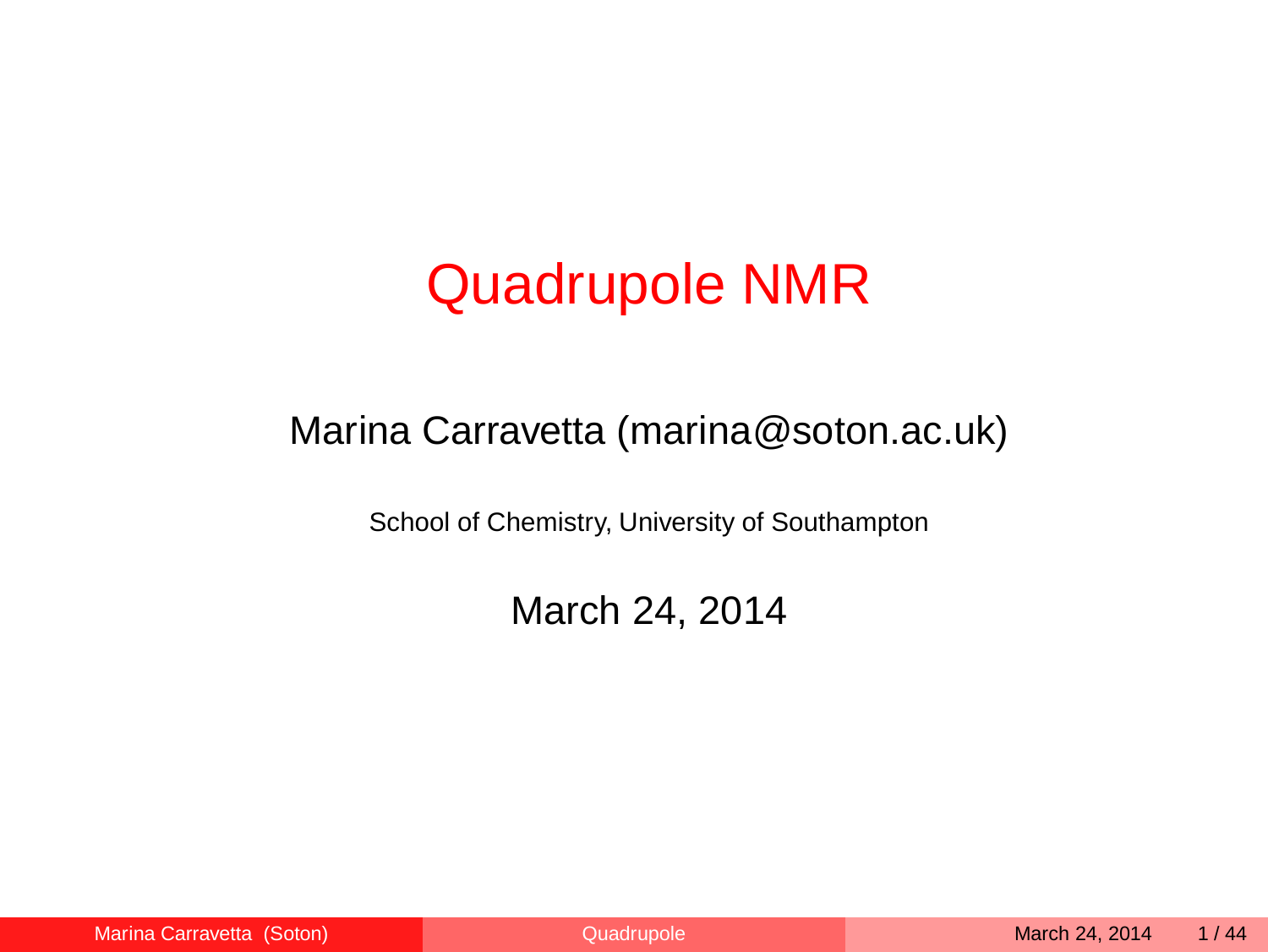### **Outline**



- <sup>2</sup> [Hamiltonian for Quadrupolar nuclei](#page-6-0)
	- **[Higer order terms](#page-15-0)**
- $4\%$  H<sub>Q</sub> [and sample rotation](#page-22-0)
- [DAS and DOR](#page-26-0)



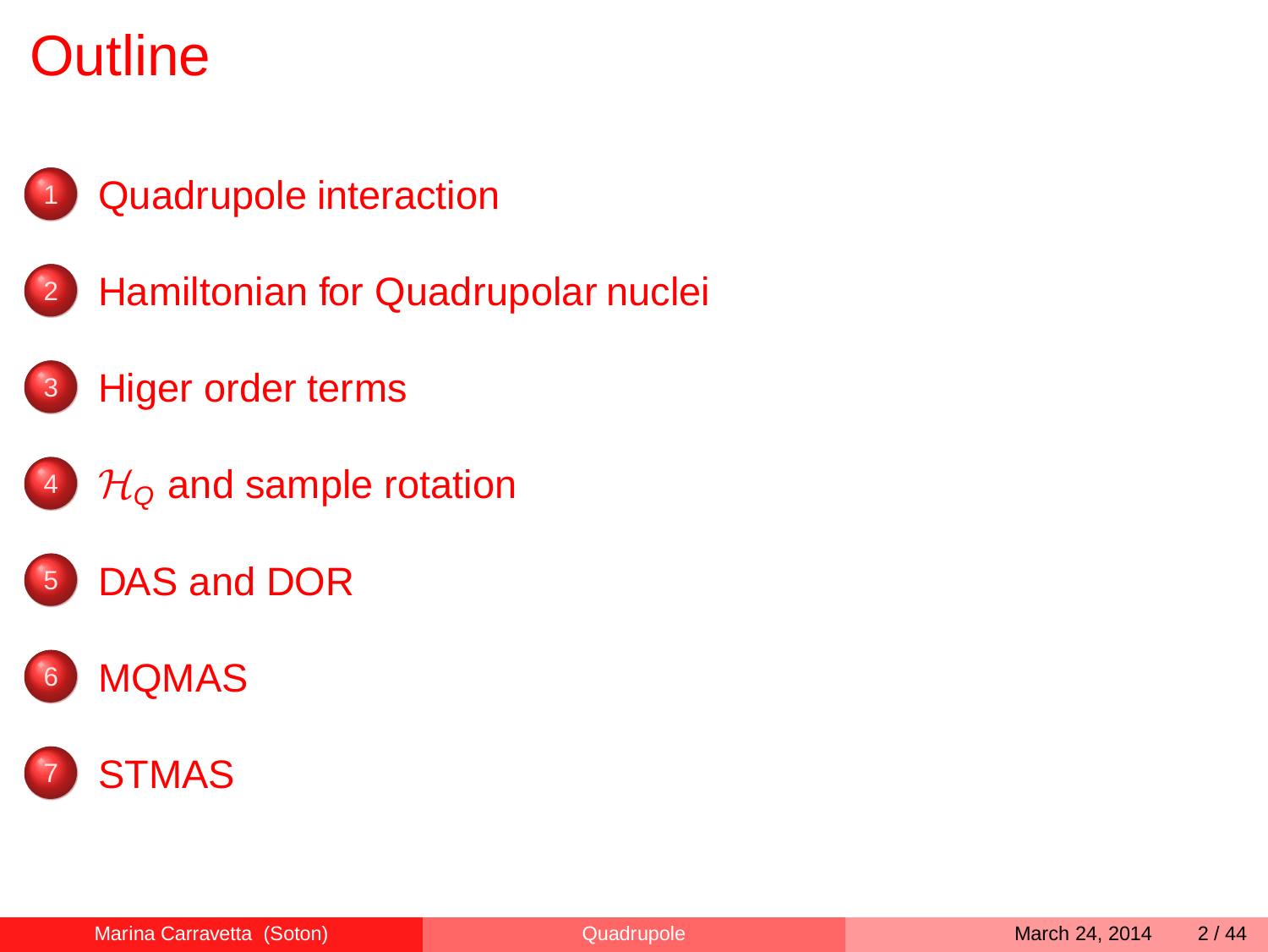### Nuclear spin and periodic table (1)

| <u>អ</u> |       |  | $X = 1/2$ |                                                                          | $\mathbf{x}$ | $I = 1/2$      |  |    |    |                          |              |   | He         |
|----------|-------|--|-----------|--------------------------------------------------------------------------|--------------|----------------|--|----|----|--------------------------|--------------|---|------------|
|          | Li Be |  |           | $X \, 1 > 1/2$                                                           |              | and<br>1 > 1/2 |  | B  | C  | $\underline{\mathsf{N}}$ | $\mathbf{o}$ | F | $\vert$ Ne |
|          | Na Mg |  |           |                                                                          |              |                |  | AI | Si | <u>P</u>                 | S            |   | $ CI $ Ar  |
|          |       |  |           | K Ca Sc Ti V Cr Mn Fe Co Ni Cu Zn Ga Ge As Se Br Kr                      |              |                |  |    |    |                          |              |   |            |
|          |       |  |           | Rb Sr   Y   Zr   Nb Mo   Tc   Ru   Rh   Pd   Ag   Cd   In   Sn   Sb   Te |              |                |  |    |    |                          |              |   | Xe         |
|          |       |  |           | <u>Cs Ba La Hf Ta W Re Os Ir Pt Au Hg Ti Pb Bi Po At Rn</u>              |              |                |  |    |    |                          |              |   |            |
|          |       |  |           | Fr Ra Ac Rf Db Sg Bh Hs Mt                                               |              |                |  |    |    |                          |              |   |            |
|          |       |  |           |                                                                          |              |                |  |    |    |                          |              |   |            |
|          |       |  |           | Ce Pr Nd Pm Sm Eu Gd Tb Dy Ho Er Tm Yb Lu                                |              |                |  |    |    |                          |              |   |            |

Th Pa U Np Pu Am Cm Bk Cf Es Fm Md No Lr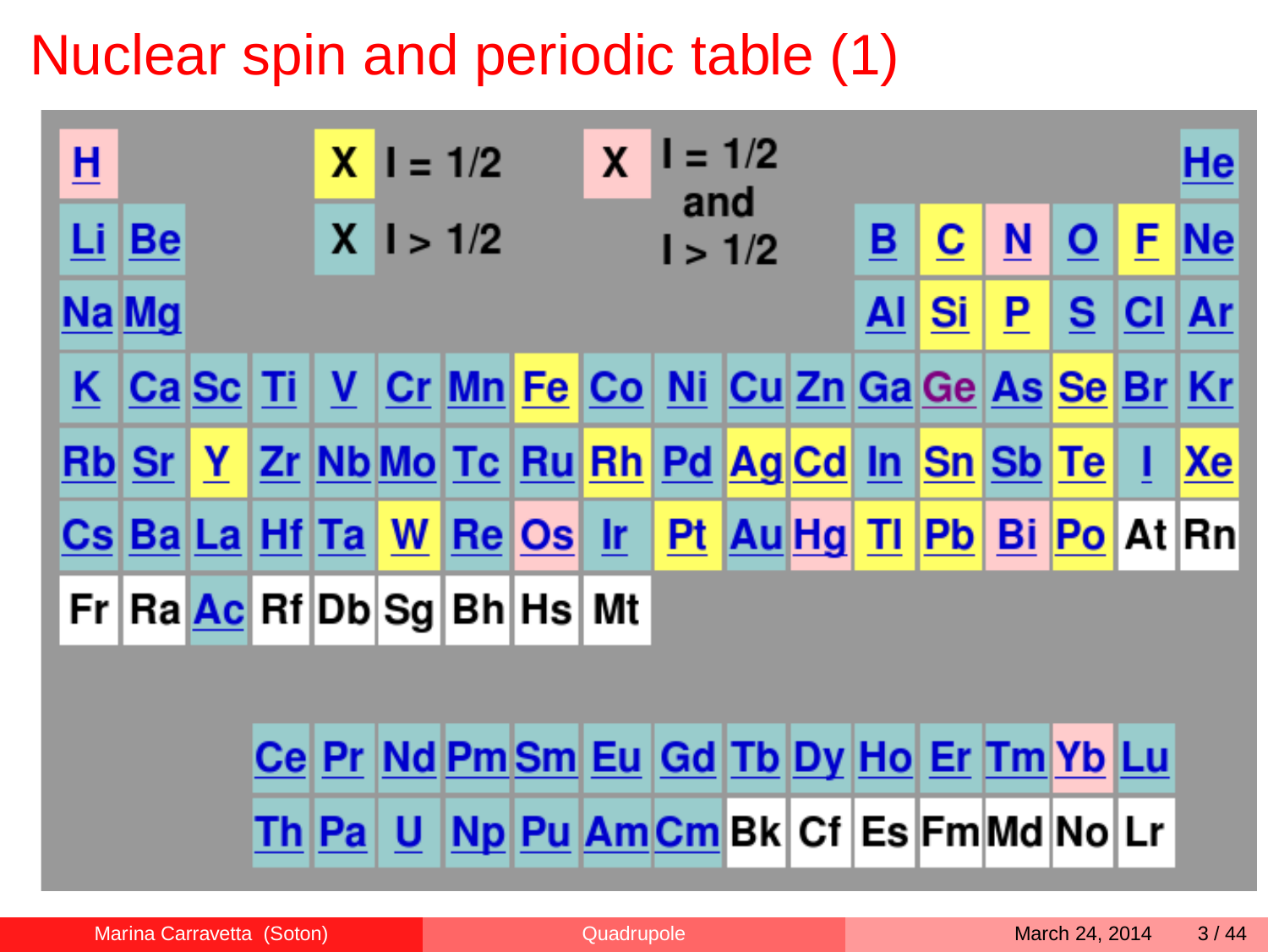### Nuclear spin and periodic table (2)

#### http://www.pascal-man.com/periodic-table/periodictable.html



Most quadrupolar nuclei have half-integer spin

| Marina Carravetta (Soton) |  |
|---------------------------|--|
|                           |  |
|                           |  |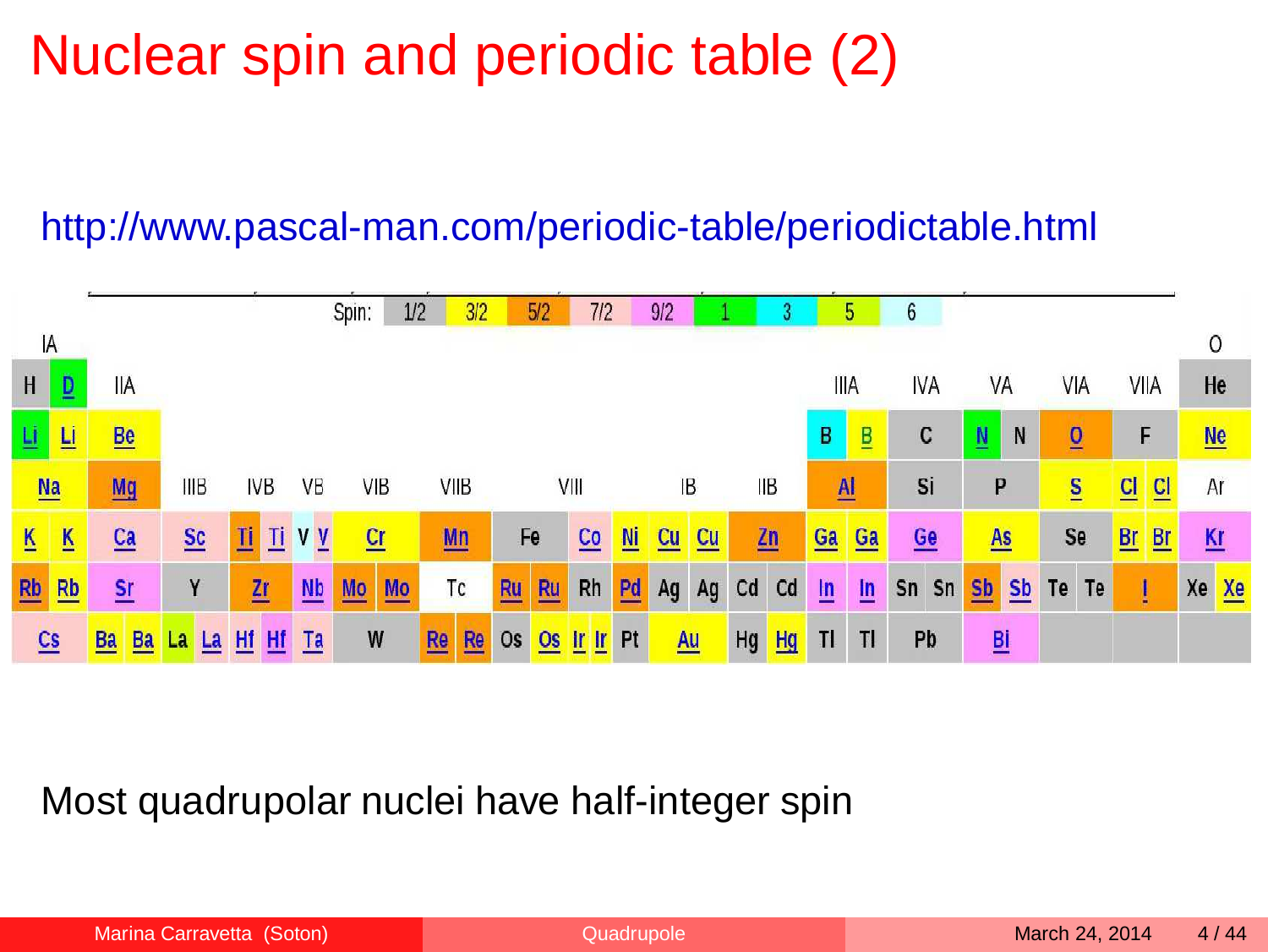### Electric Interactions: Quadrupole (1)

Nuclei with  $I > 1/2$  have a non-spherical charge distribution and can interact with external electric fields. Classically, we have

$$
E = qV = \int \rho(\mathbf{r}) V(\mathbf{r}) d\mathbf{r}
$$

We can expand the potential term in series as

$$
V(\mathbf{r}) = V(0) + \sum_{j} \left. \frac{\partial V}{\partial x_{j}} \right|_{\mathbf{r} = \mathbf{0}} x_{j} + \frac{1}{2} \sum_{j,k} \left. \frac{\partial^{2} V}{\partial x_{j} \partial x_{k}} \right|_{\mathbf{r} = \mathbf{0}} x_{j} x_{k} + \dots
$$
  
=  $V(0) + \sum_{j} V_{j} x_{j} + \frac{1}{2} \sum_{j,k} V_{jk} x_{j} x_{k} + \dots$ 

 $V(0)$ ,  $V_j$ ,  $V_{jk}$  are the potential, the electric field and electric field gradient, all calculated in  $r = 0$ , hence they are numbers.

<span id="page-4-0"></span> $x_j,~x_k$  are Cartesian coordinates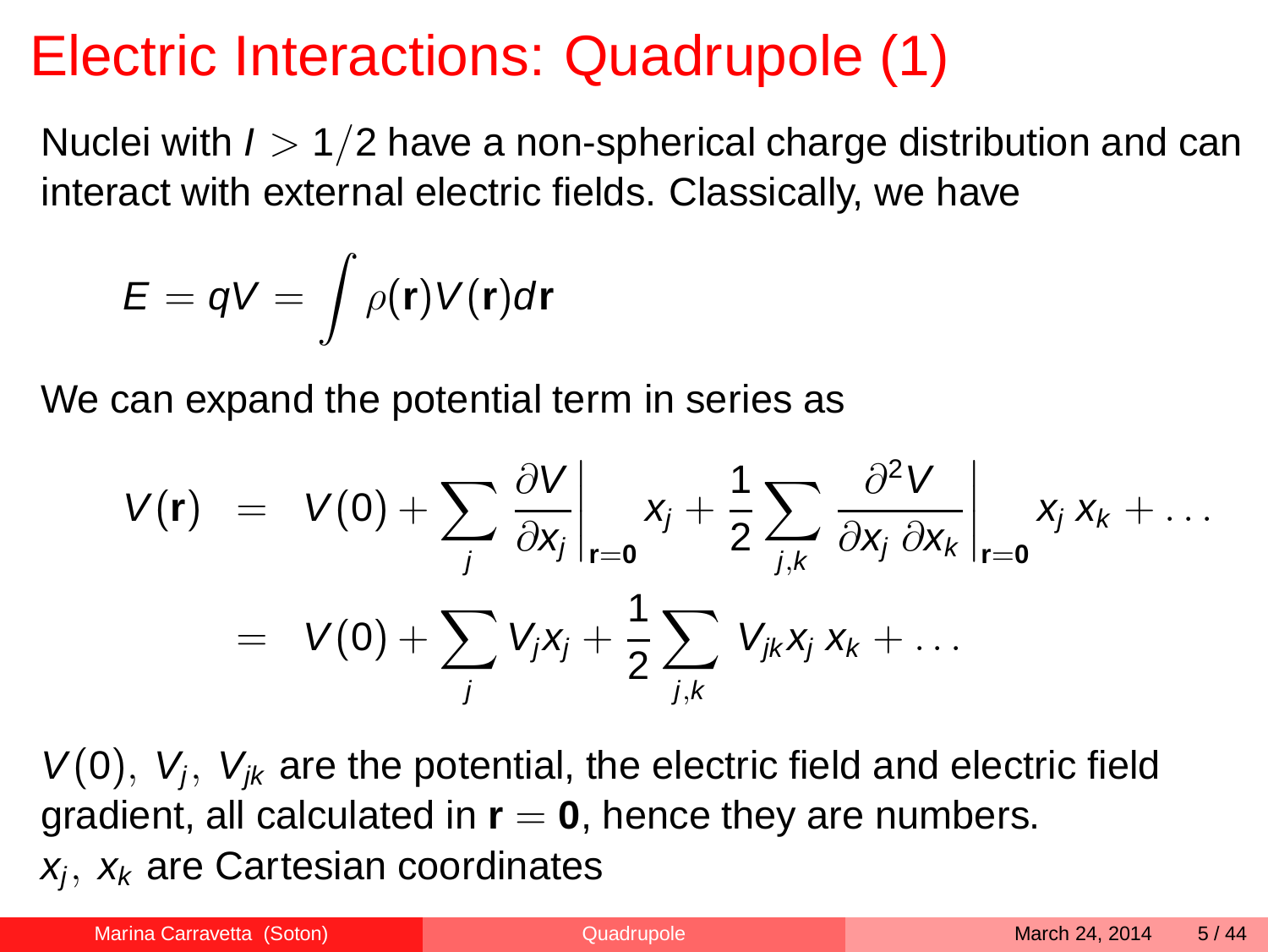### Electric Interactions: Quadrupole (2)

$$
E = \int \rho(\mathbf{r}) \left( V(0) + \sum_j V_j x_j + \frac{1}{2} \sum_{j,k} V_{jk} x_j x_k + \dots \right) d\mathbf{r}
$$
  
=  $qV(0) + \sum_j V_j \int \rho(\mathbf{r}) x_j d\mathbf{r} + \frac{1}{2} \sum_{j,k} V_{jk} \int \rho(\mathbf{r}) x_j x_k d\mathbf{r} + \dots$ 

 $\bullet$  qV(0) is a constant. Not important (we measure  $\Delta E$ , not E)

- ρ xjd**r** is an electric dipole. Never observed experimentally. Nuclear charge is distributed symmetrically
- $\bullet$   $\rho$   $\mathbf{x}_i$   $\mathbf{x}_k$  dr is a quadrupole moment. It appears if there is a non-zero electric field gradient,  $V_{ik}$ . It vanishes in highly symmetric environments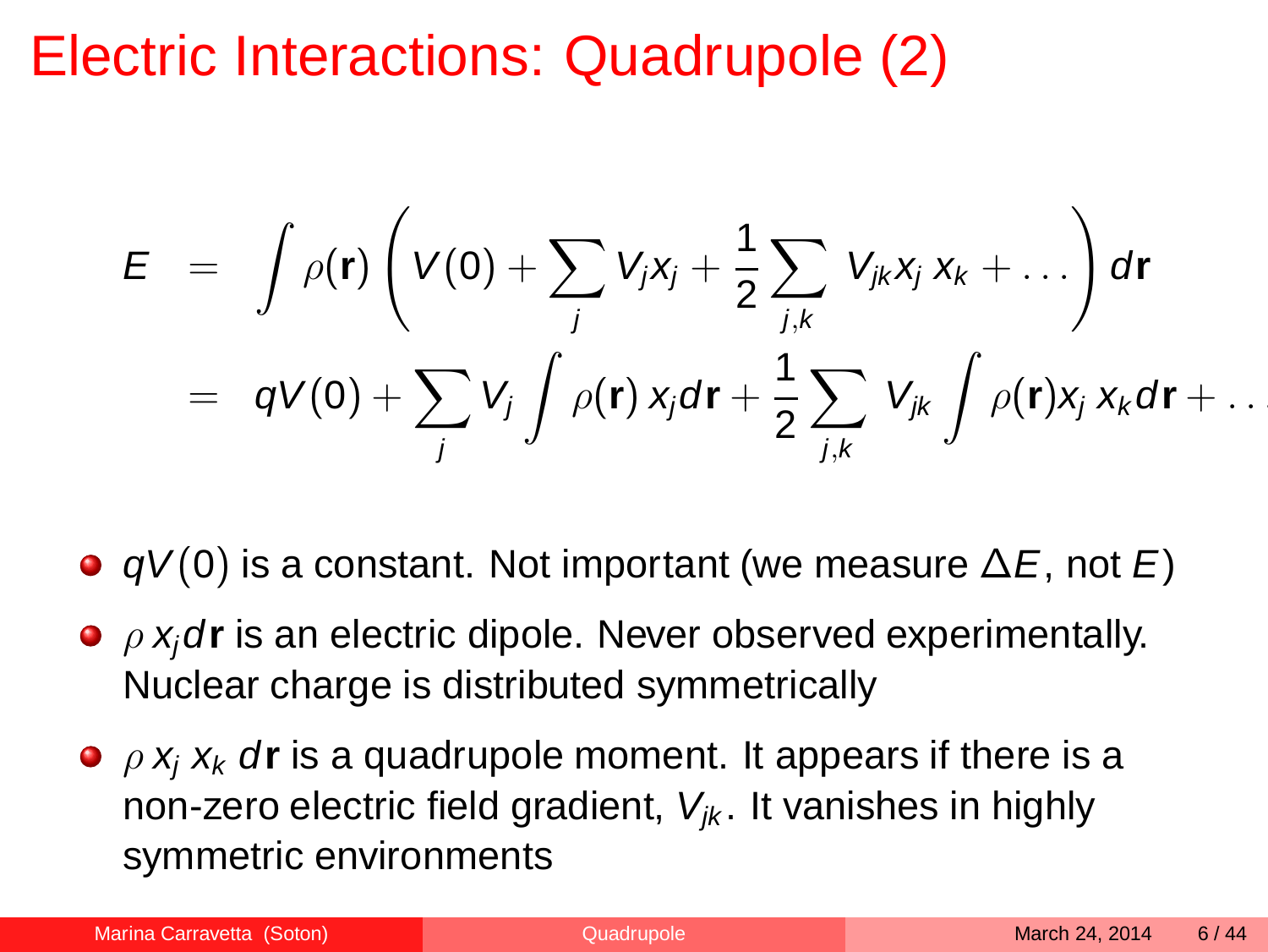$\mathcal{H}_0$ : Definitions (1)

$$
\mathcal{H}_{\mathsf{Q}} = \frac{\mathsf{eQ}}{2I(2I-1)\hbar} \mathsf{I} \cdot \mathsf{V} \cdot \mathsf{I}
$$

where

- $\bullet$  /: spin quantum number
- eQ: electric Quadrupole moment
- V: EFG tensor
- $V_{zz}^P = eq$ : magnitude of EFG gradient
- $V_{xx} + V_{yy} + V_{zz} = 0$ , hence in isotropic phases,  $\mathcal{H}_0$  does not contribute to the spectral frequencies.

In the PAS:

<span id="page-6-0"></span>
$$
{\cal H}_{\rm Q} \;\; = \;\; \frac{e^2 q {\cal Q}}{4I(2I-1)\hbar} \; \left[ 3 \hat{I}_{z}^2{}_{PAS} - \hat{I}^2 + \eta (\hat{I}_{x}^2{}_{PAS} - \hat{I}_{y}^2{}_{PAS}) \right]
$$

Some references and a range of notations in literature [\[1,](#page-41-0)[2,](#page-41-1)[3,](#page-41-2)[4\]](#page-41-3)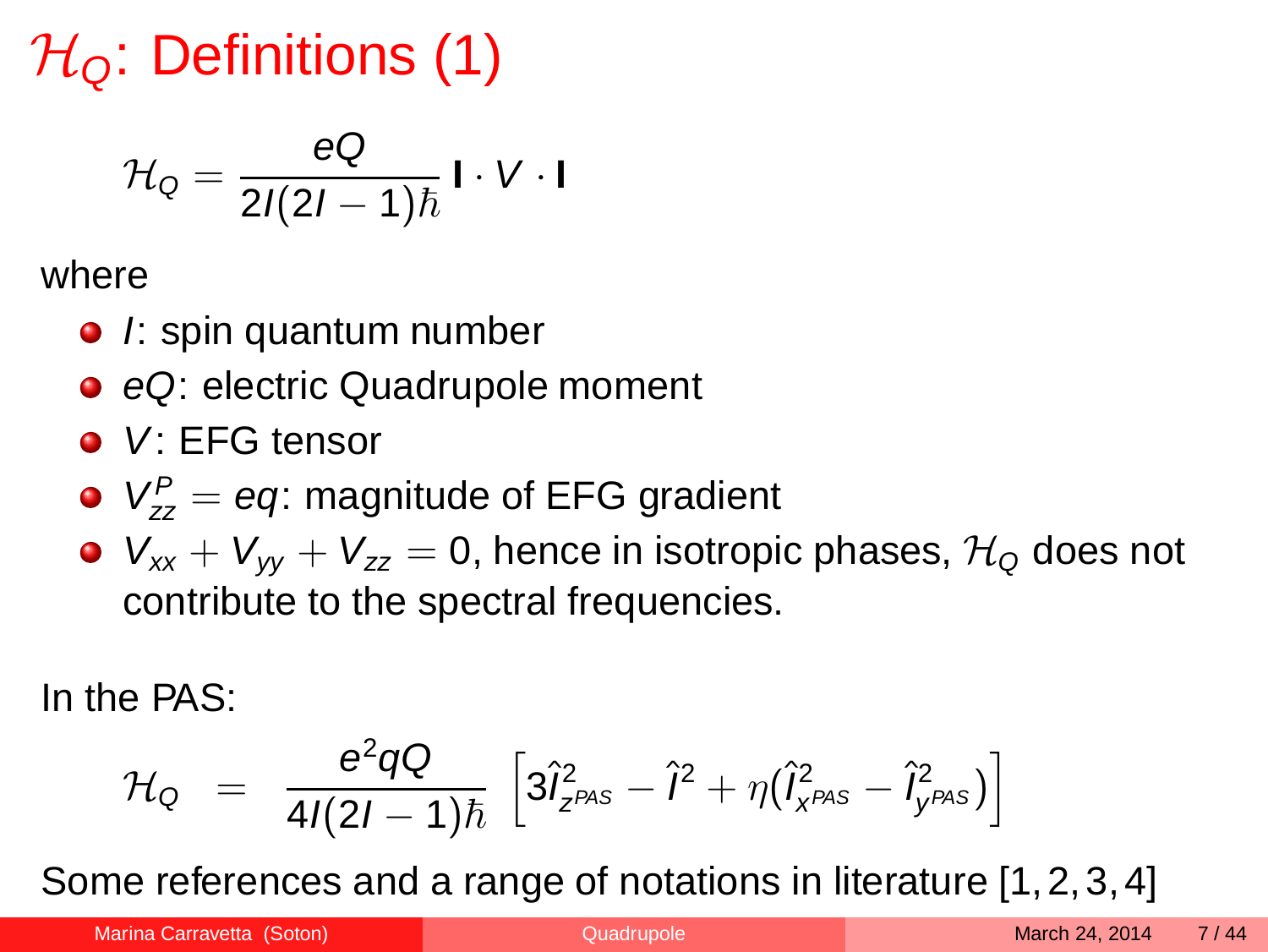### $\mathcal{H}_0$ : Definitions (2)

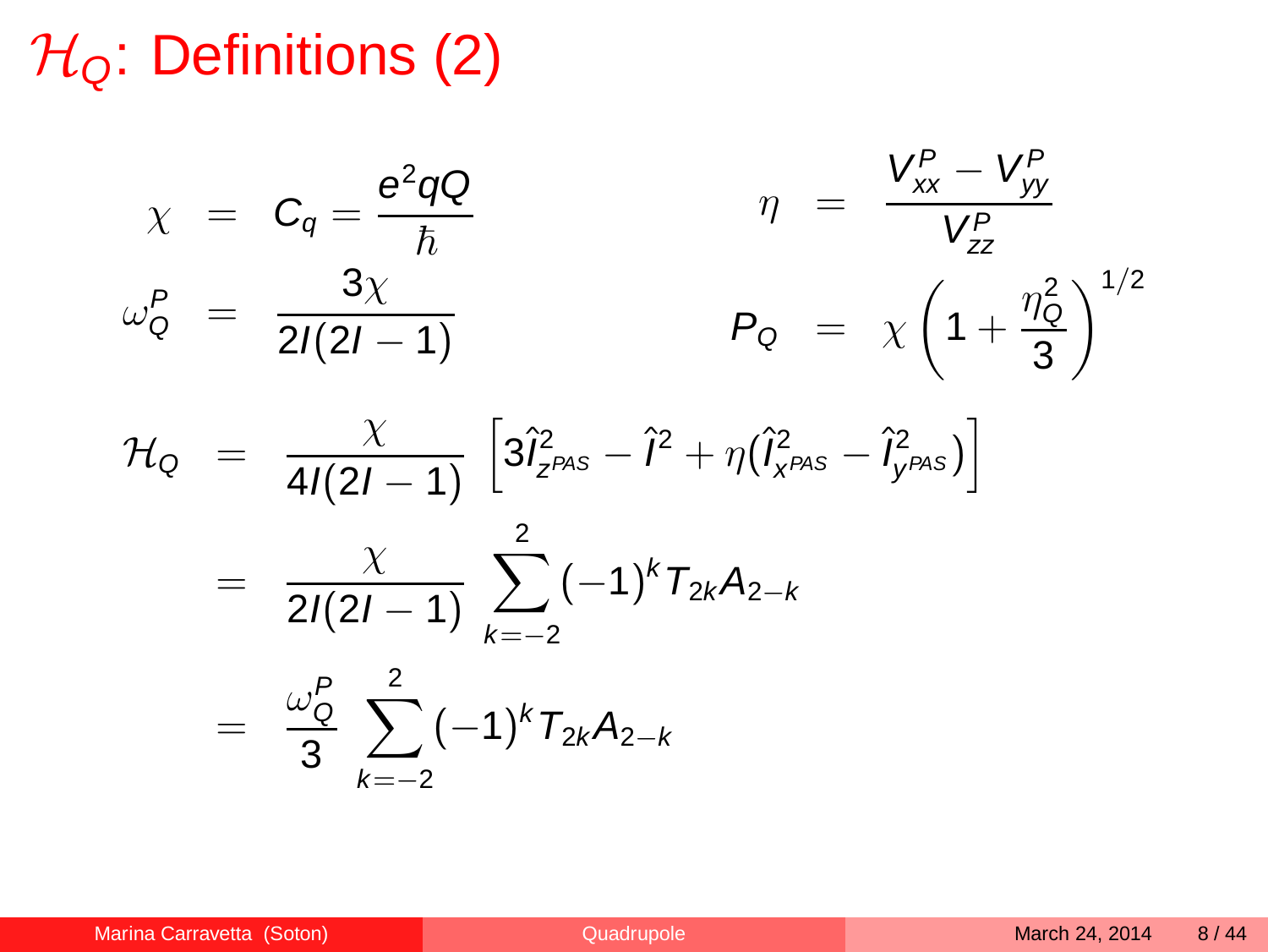### $\mathcal{H}_0$ : Definitions (3)

$$
\mathcal{H}_{Q} = \frac{\omega_{Q}^{P}}{3} \sum_{k=-2}^{2} (-1)^{k} T_{2-k} A_{2k}
$$

$$
= \frac{\omega_{Q}^{P}}{3} \sum_{k=-2}^{2} (-1)^{k} T_{2-k} \sum_{j} A_{2j}^{P} D_{jk}^{(2)}(\Omega^{PL})
$$

with

$$
\mathbf{A}^{\mathbf{P}} = \left\{ \frac{\eta}{2}, 0, \sqrt{\frac{3}{2}}, 0, \frac{\eta}{2} \right\}
$$

since it is often convenient to have the spin tensors in the lab frame when an external field is applied.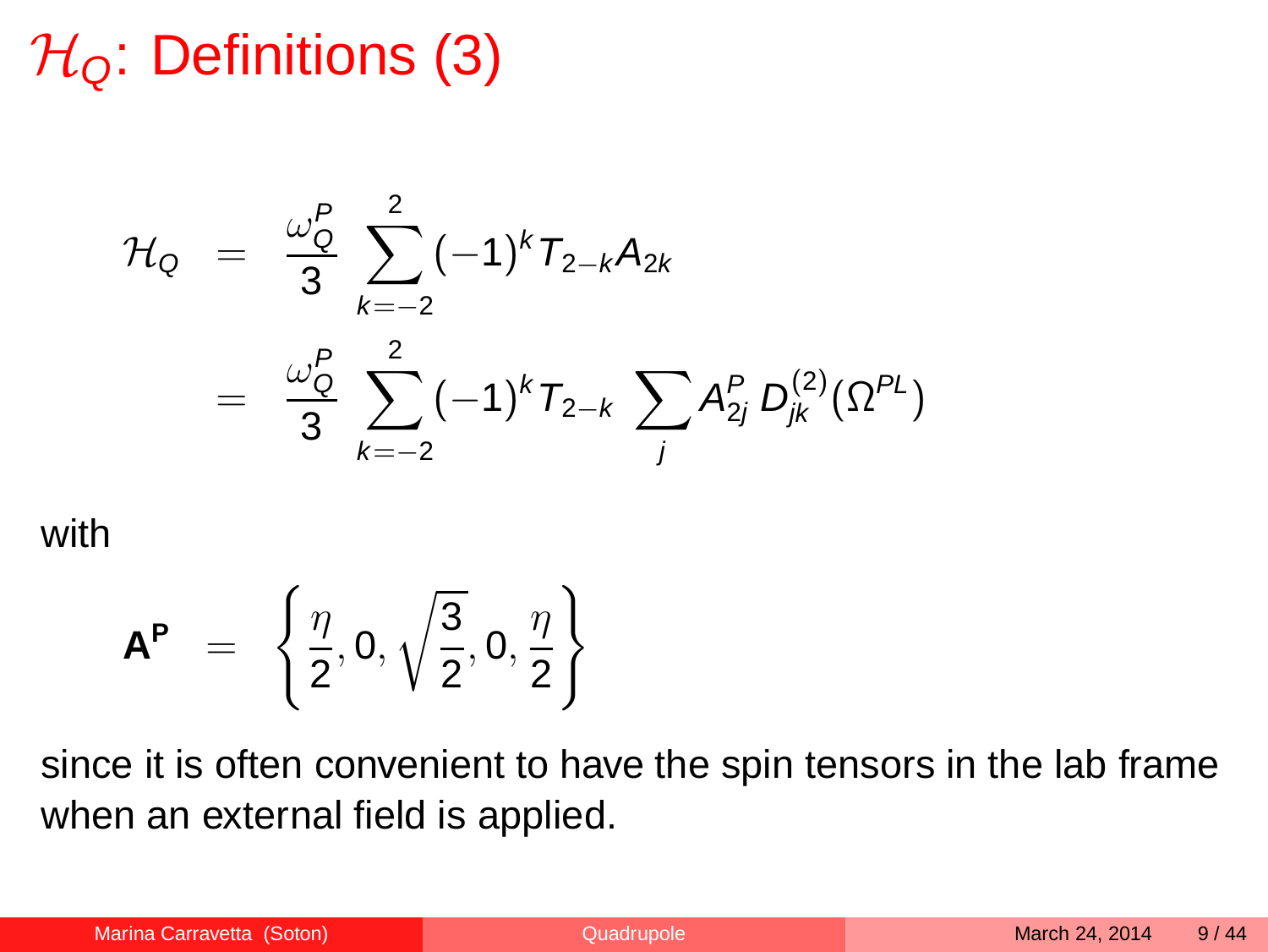### $\mathcal{H}_0$ : Interaction Frame Hamiltonian in high field

$$
\mathcal{H} \;\; = \;\; \mathcal{H}_Z + \mathcal{H}_Q = \mathcal{H}_A + \mathcal{H}_B
$$

If  $H_{\mathsf{Q}} < H_0$ , in the high field approximation we can transform to the interaction frame

$$
\tilde{\mathcal{H}}_{Q}(t) = e^{j\omega_{0}l_{z}t}\mathcal{H}_{Q}e^{-j\omega_{0}l_{z}t}
$$
\n
$$
= \frac{\omega_{Q}^{P}}{3}\sum_{k=-2}^{2}(-1)^{k}A_{2k}T_{2-k}e^{j\omega_{0}kt}
$$

It is useful to check convergence of  $\bar{\mathcal{H}}_{\text{\tiny Q}}$  over one period.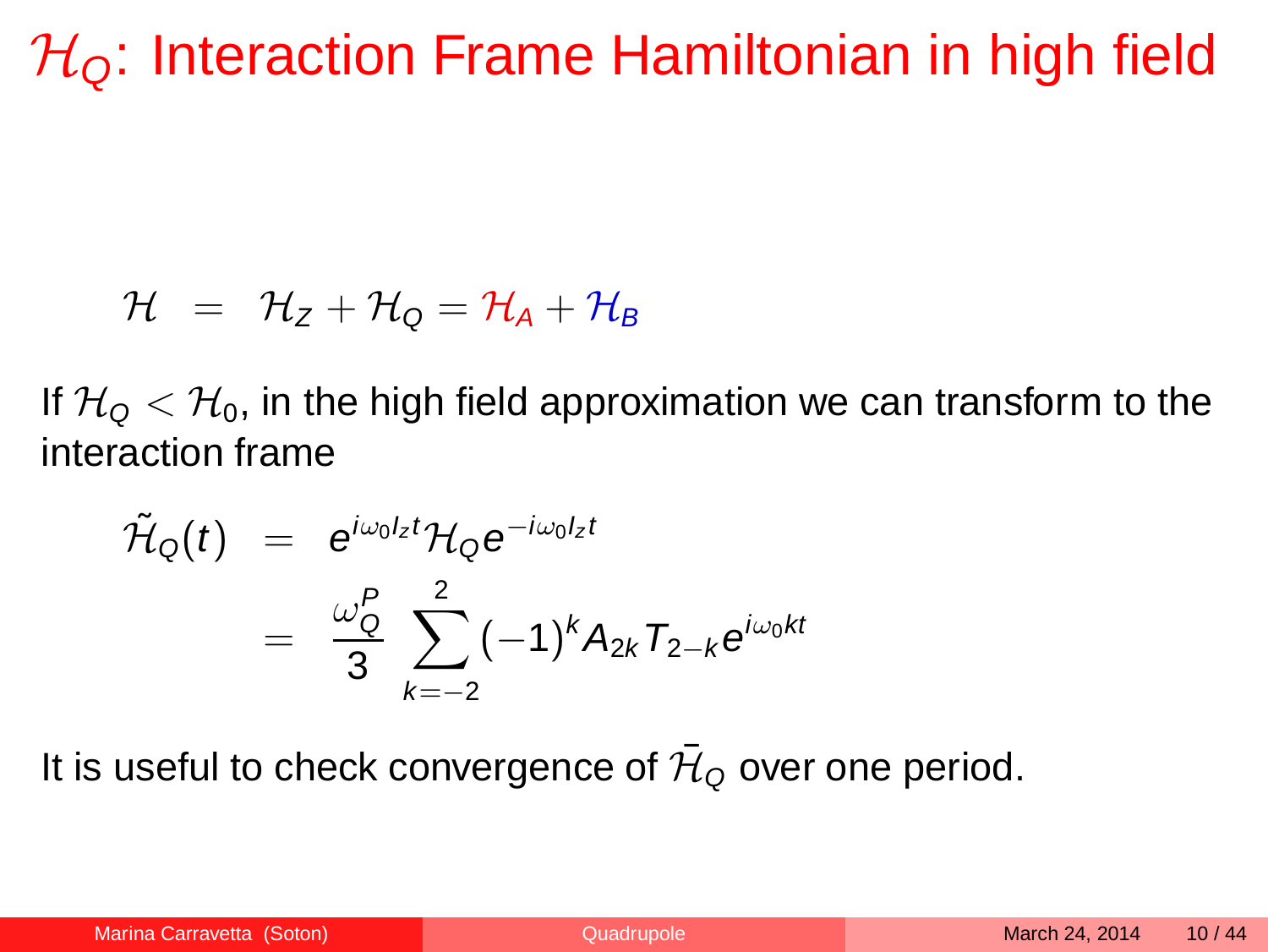# $\bar{\cal H}_\text{\tiny Q}$  in high field (1)

$$
\bar{\mathcal{H}}_{\mathsf{Q}} = \bar{\mathcal{H}}_{\mathsf{Q}}^{(1)} + \bar{\mathcal{H}}_{\mathsf{Q}}^{(2)} + \ldots
$$

For nuclei with  $\mathcal{H}_\textsf{\scriptsize Q} \ll \mathcal{H}_Z$  it may be sufficient to use just  $\bar{\mathcal{H}}_\textsf{\scriptsize Q}^{(1)}$ Q

$$
\bar{\mathcal{H}}_{Q}^{(1)} = \frac{\omega_{Q}^{P}}{3} A_{20}^{L} T_{20}
$$
\n
$$
= \frac{\omega_{Q}^{P}}{3} A_{20}^{P} \frac{1}{2} (3 \cos^{2} \beta - 1 + \eta \sin^{2} \beta \cos 2\alpha) T_{20}
$$
\n
$$
= \frac{\omega_{Q}}{3} A_{20}^{P} T_{20}
$$

with

$$
\omega_{\mathsf{Q}} = \omega_{\mathsf{Q}}^P \frac{1}{2} \left( 3 \cos^2 \beta - 1 + \eta \sin^2 \beta \cos 2\alpha \right)
$$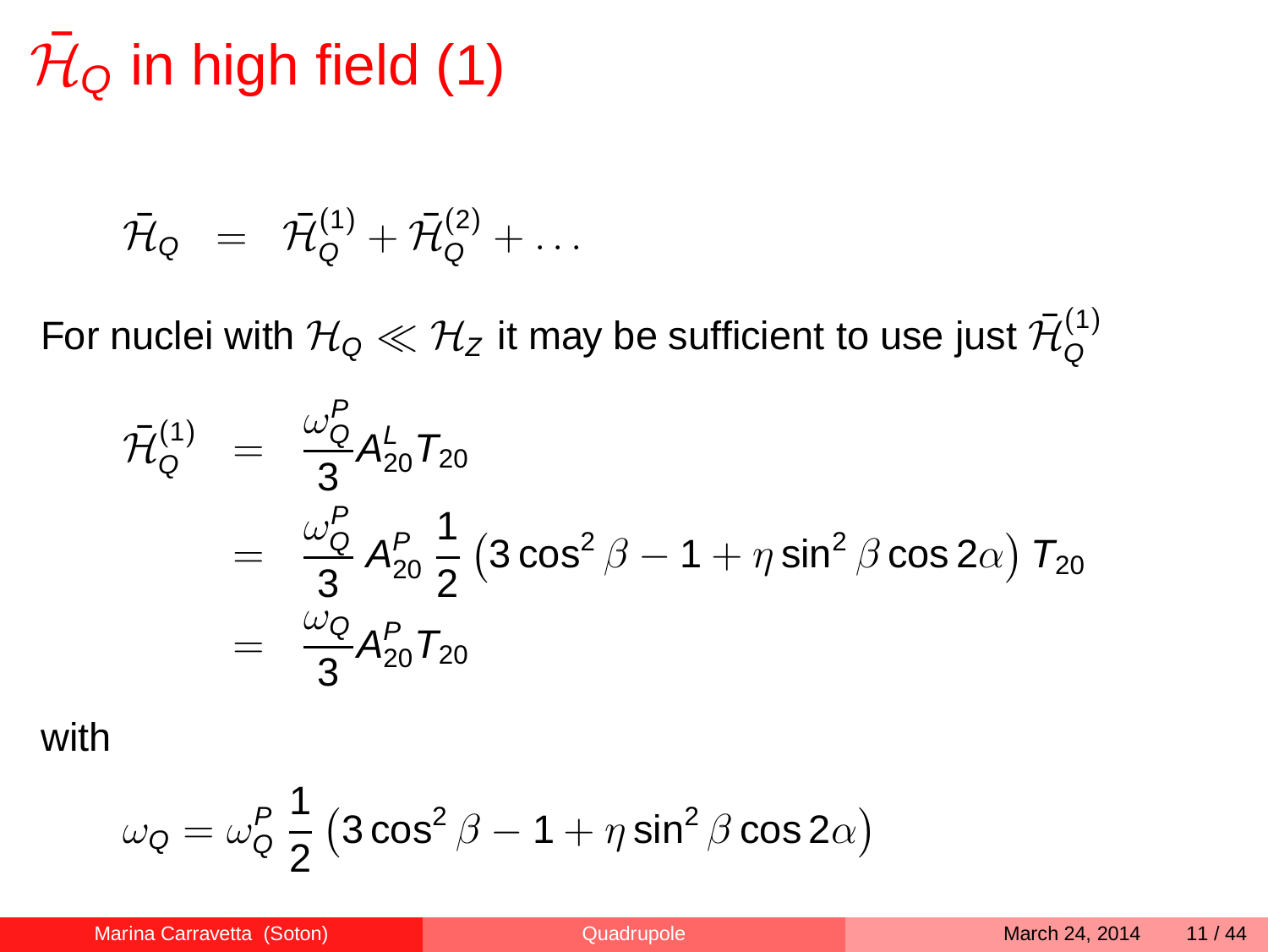# $\bar{\cal H}_\text{\tiny Q}$  in high field (2)

The energy levels are perturbed by

$$
\bar{\mathcal{H}}_{Q}^{(1)} = \frac{\omega_{Q}}{3} A_{20}^{P} T_{20}
$$

$$
= \frac{\omega_{Q}}{3} A_{20}^{P} (3I_{z}^{2} - I(I+1))
$$

and the energy corrections are

$$
\langle I, m | \bar{\mathcal{H}}_{Q}^{(1)} | I, m \rangle = \frac{\omega_{Q}}{3} A_{20}^{P} \langle I, m | 3I_{z}^{2} - I(I+1) | I, m \rangle
$$
  
= 
$$
\frac{\omega_{Q}}{3} A_{20}^{P} (3m^{2} - I(I+1))
$$

The energy changes to first order are the same for levels with the same  $|m|$  values.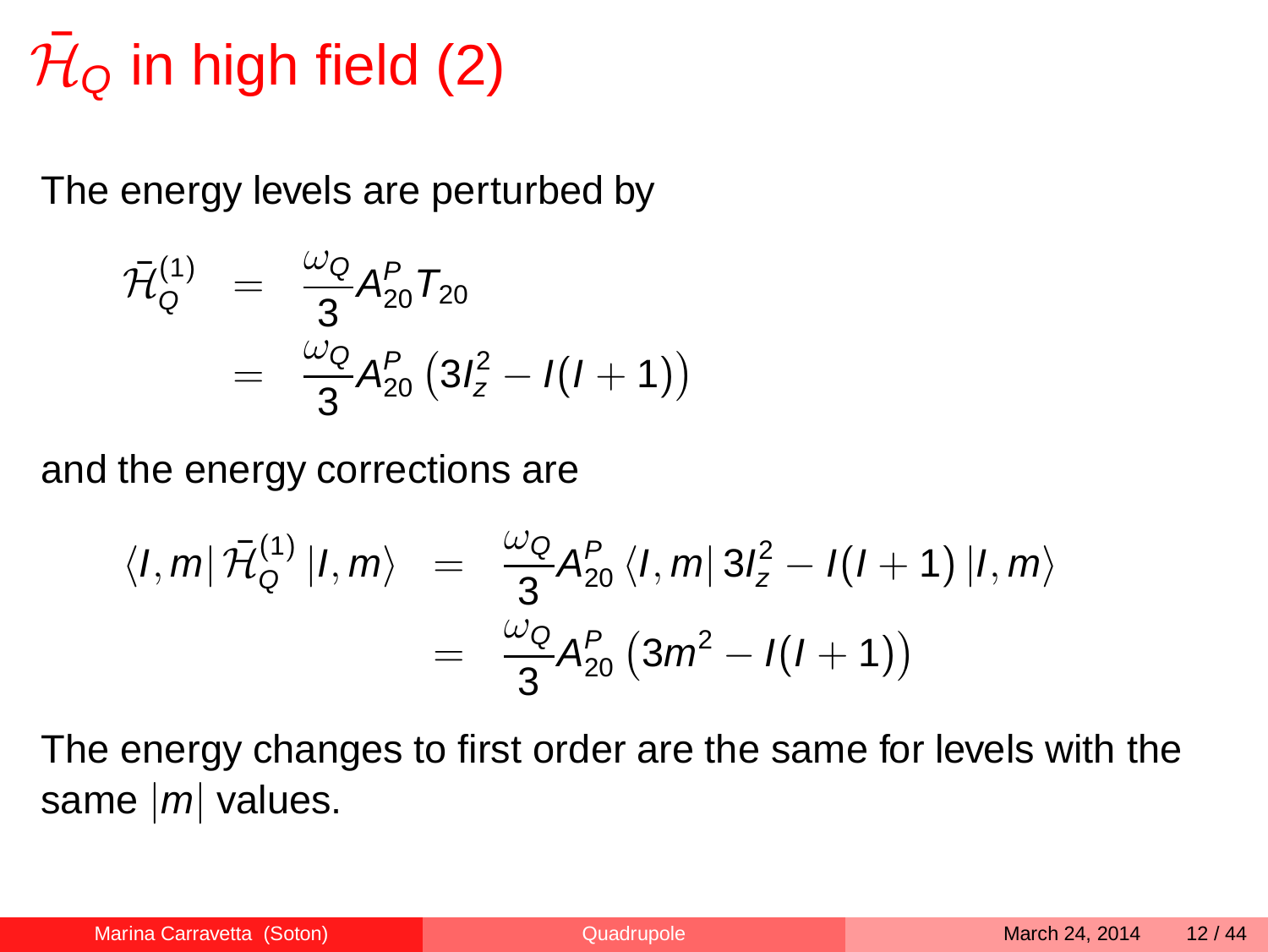### Energy diagram for integer quad spins

$$
Spin\ I=1
$$



Zeeman First Order Quadrupole

All transitions move are shifted from  $\omega_0$ , which leads to significant complications if  $\mathcal{H}_0$  is large.

| Marina Carravetta (Soton) |  |
|---------------------------|--|
|                           |  |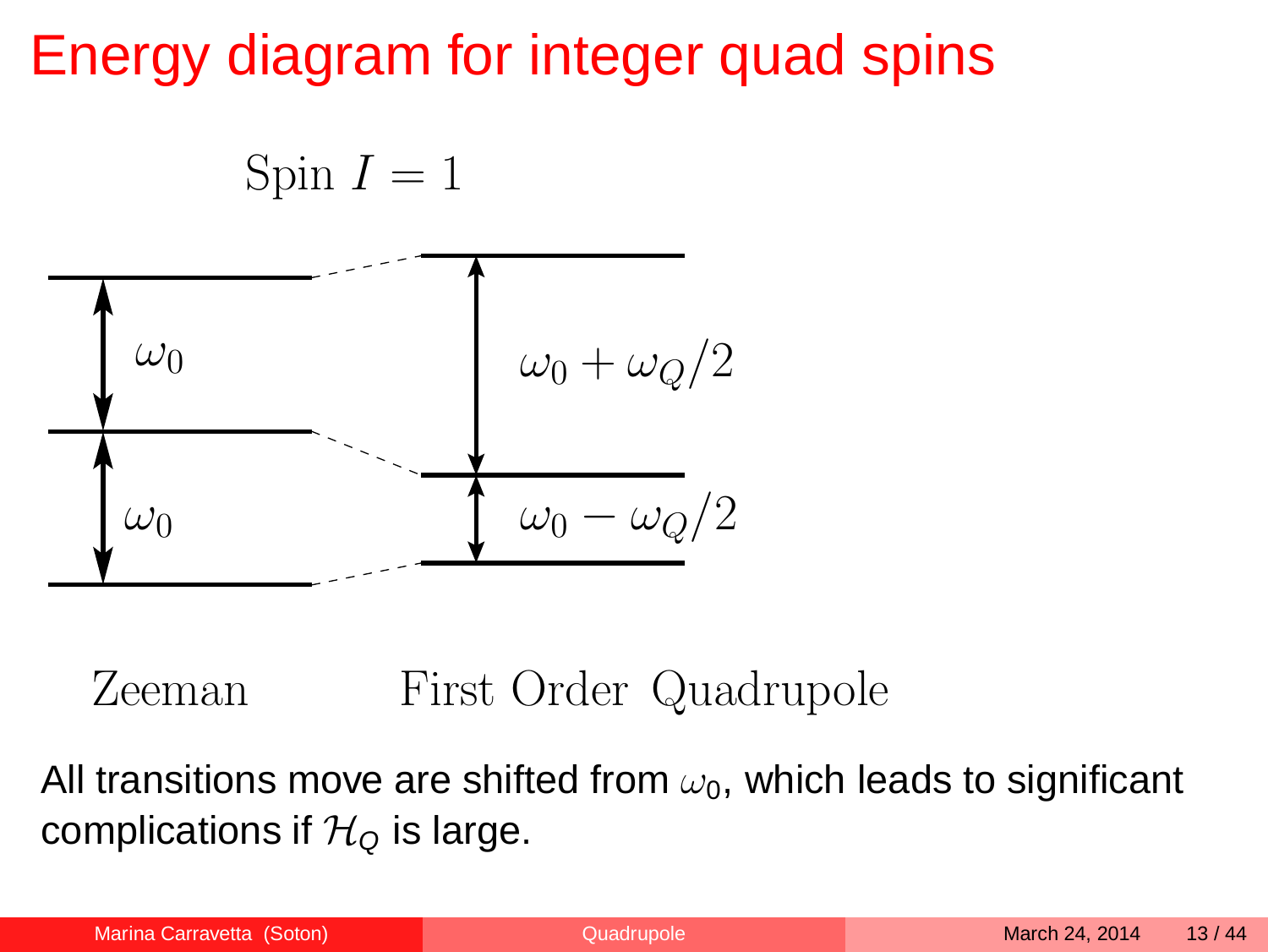### Spin  $I = 1$  nuclei

 $2H$ : Solid echo often used due to dead-time problems. Direct observation ( $2\mu$ s dead time) versus spin echo shown below



<sup>14</sup>N: Large  $\chi$  & low  $\gamma$ : tough to observe.

Recent revive through indirect observation & overtone NMR. NQR (nuclear Q resonance) to detect explosives.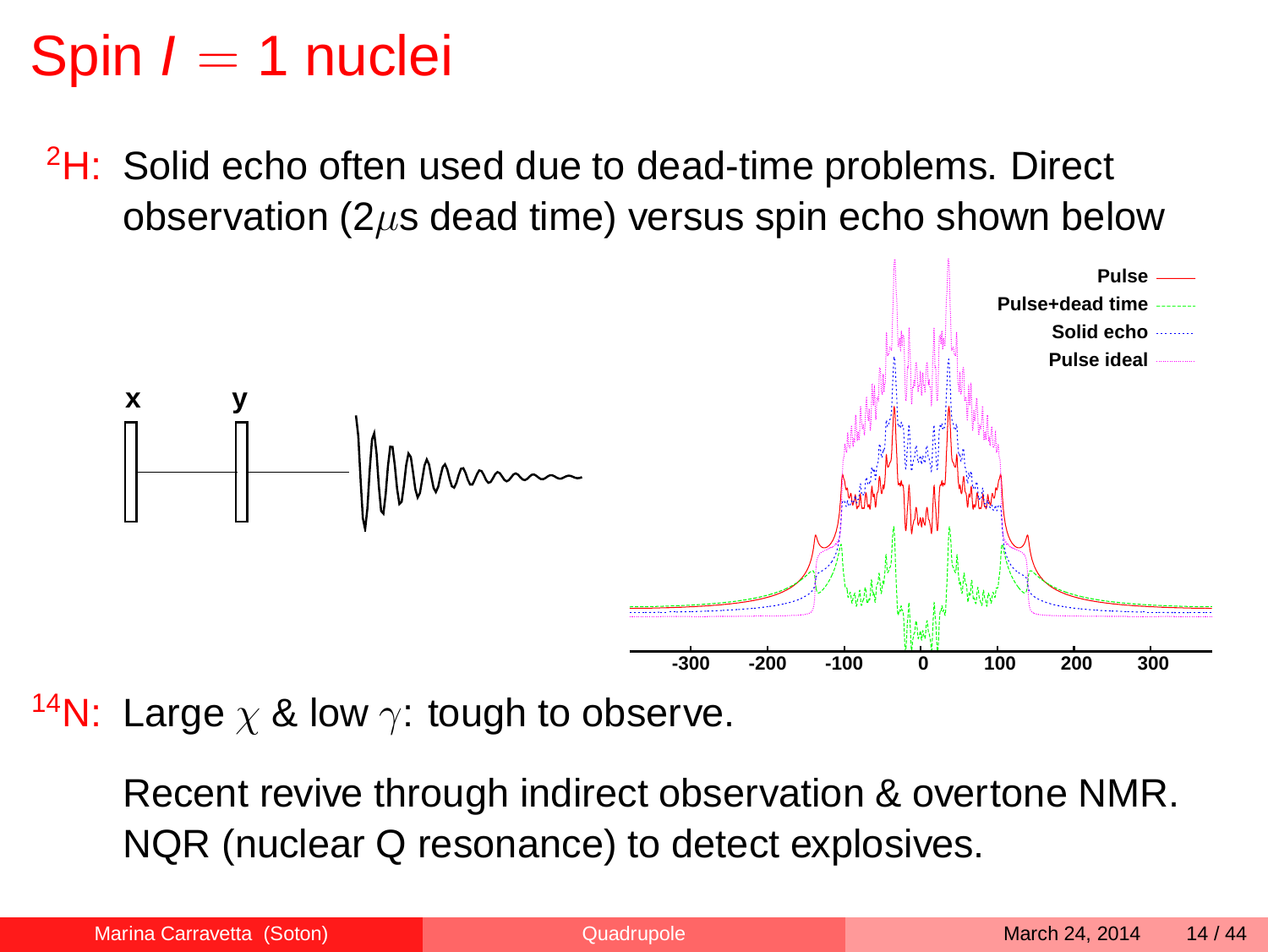### Energy diagram for half-integer quad spins

![](_page_14_Figure_1.jpeg)

For half-integer spins, the CT between the  $\pm 1/2$  levels is unaffected.

Marina Carravetta (Soton) and Duadrupole March 24, 2014 15/44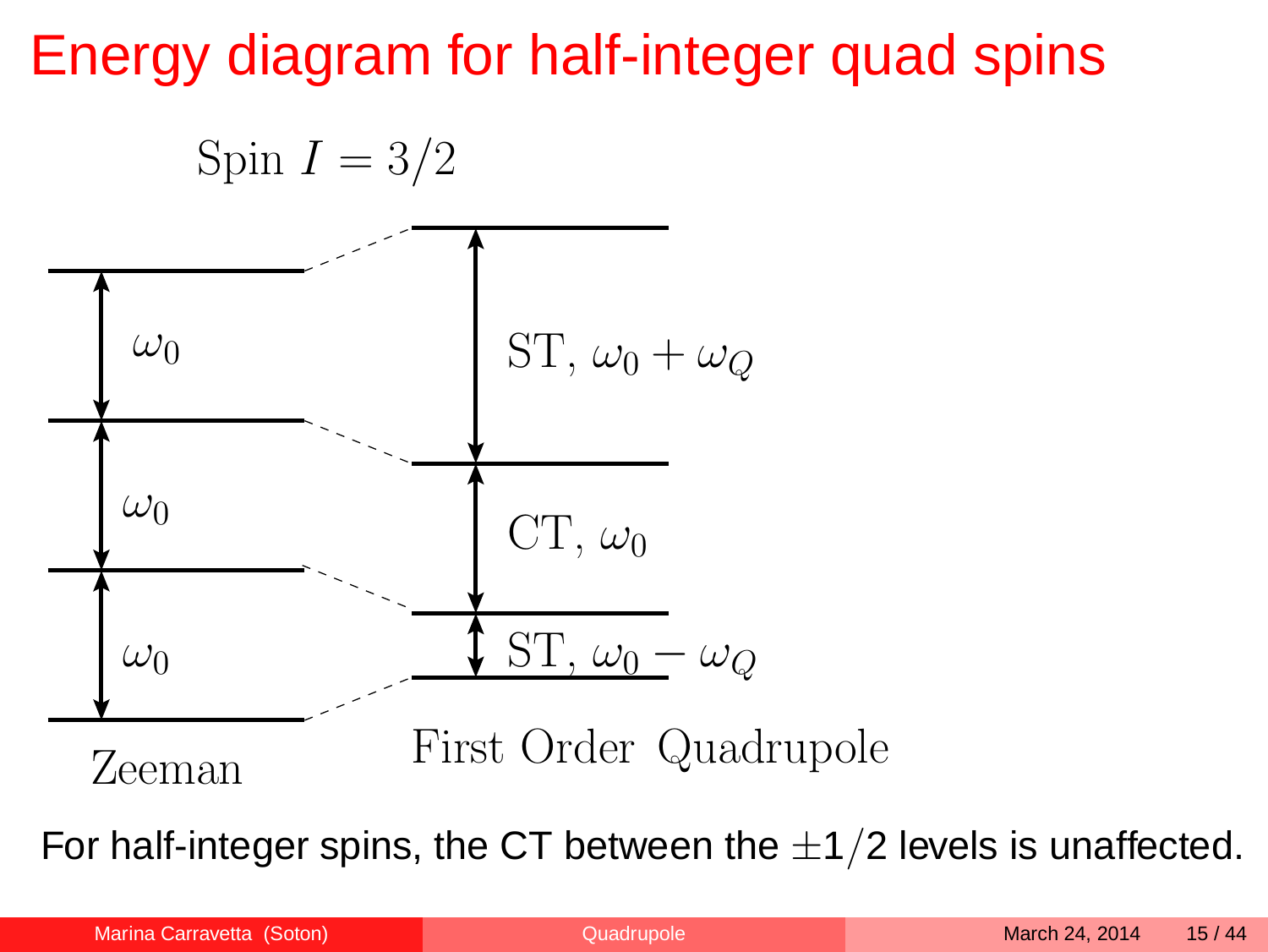# $\bar{\cal H}_\textsf{Q}$ : Higher order terms (1)

$$
\bar{\mathcal{H}}_{\mathsf{Q}} = \bar{\mathcal{H}}_{\mathsf{Q}}^{(1)} + \bar{\mathcal{H}}_{\mathsf{Q}}^{(2)} + \ldots
$$

Convergence is often slow and may require often 2, sometimes 3, orders:

<span id="page-15-0"></span>
$$
\bar{\mathcal{H}}_{Q}^{(2)} = \frac{1}{2i\tau_{L}}\int_{0}^{\tau_{r}}dt_{2}\int_{0}^{t_{2}}\left[\mathcal{H}(t_{2}),\mathcal{H}(t_{1})\right]dt_{1}
$$
\n
$$
= \frac{1}{2i\tau_{L}}\left(\frac{\omega_{Q}^{P}}{3}\right)^{2}\sum_{j,k}(-1)^{k+j}A_{2k}A_{2j}\left[T_{2-k},T_{2-j}\right] \times \times \int_{0}^{\tau_{L}}dt_{2}\int_{0}^{t_{2}}e^{i\omega_{0}(kt_{2}+jt_{1})}dt_{1}
$$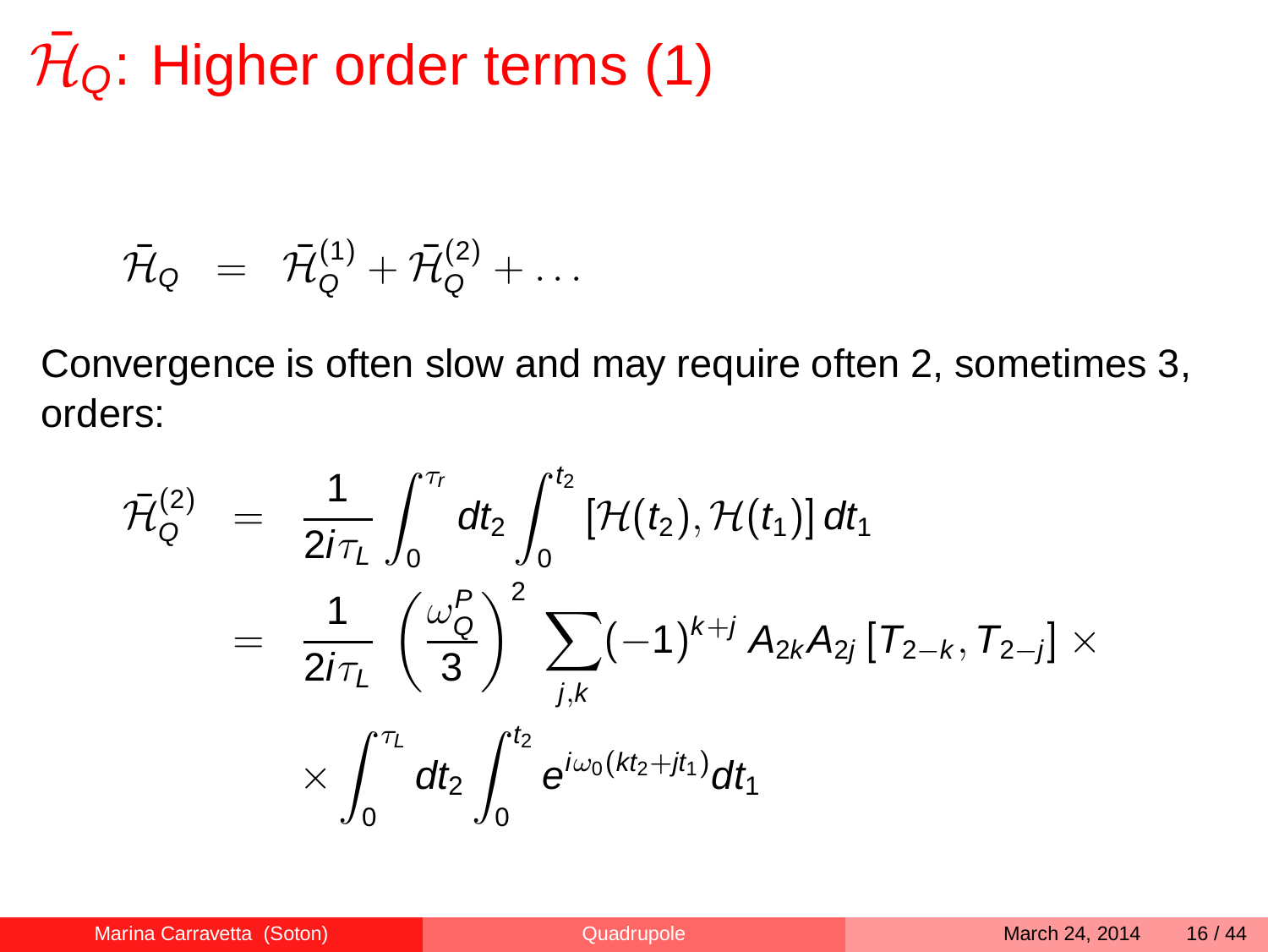# $\bar{\cal H}_\textsf{Q}$ : Higher order terms (2)

$$
\bar{\mathcal{H}}_{Q}^{(2)} = \frac{(\omega_{Q}^{P})^{2}}{9\omega_{0}} \sum_{k\neq 0} \frac{1}{k} (A_{2k}A_{2-k}[T_{2k}, T_{2-k}] + A_{2k}A_{20}[T_{2k}, T_{20}])
$$
\n
$$
\approx \frac{(\omega_{Q}^{P})^{2}}{9\omega_{0}} \sum_{k\neq 0} \frac{1}{k} A_{2k}A_{2-k}[T_{2k}, T_{2-k}]
$$
\n
$$
= \frac{(\omega_{Q}^{P})^{2}}{9\omega_{0}} \sum_{k\neq 0} \frac{1}{k} \sum_{J=0}^{4} \sum_{j=0}^{4} C(2, 2, J; k, -k) A_{J0} \times
$$
\n
$$
\{C(2, 2, j; k, -k) - C(2, 2, j; -k, k)\} T_{j0}
$$
\n
$$
= \frac{(\omega_{Q}^{P})^{2}}{9\omega_{0}} \sum_{J=0}^{4} \sum_{j=1,3} \rho_{Jj} A_{J0} T_{j0}
$$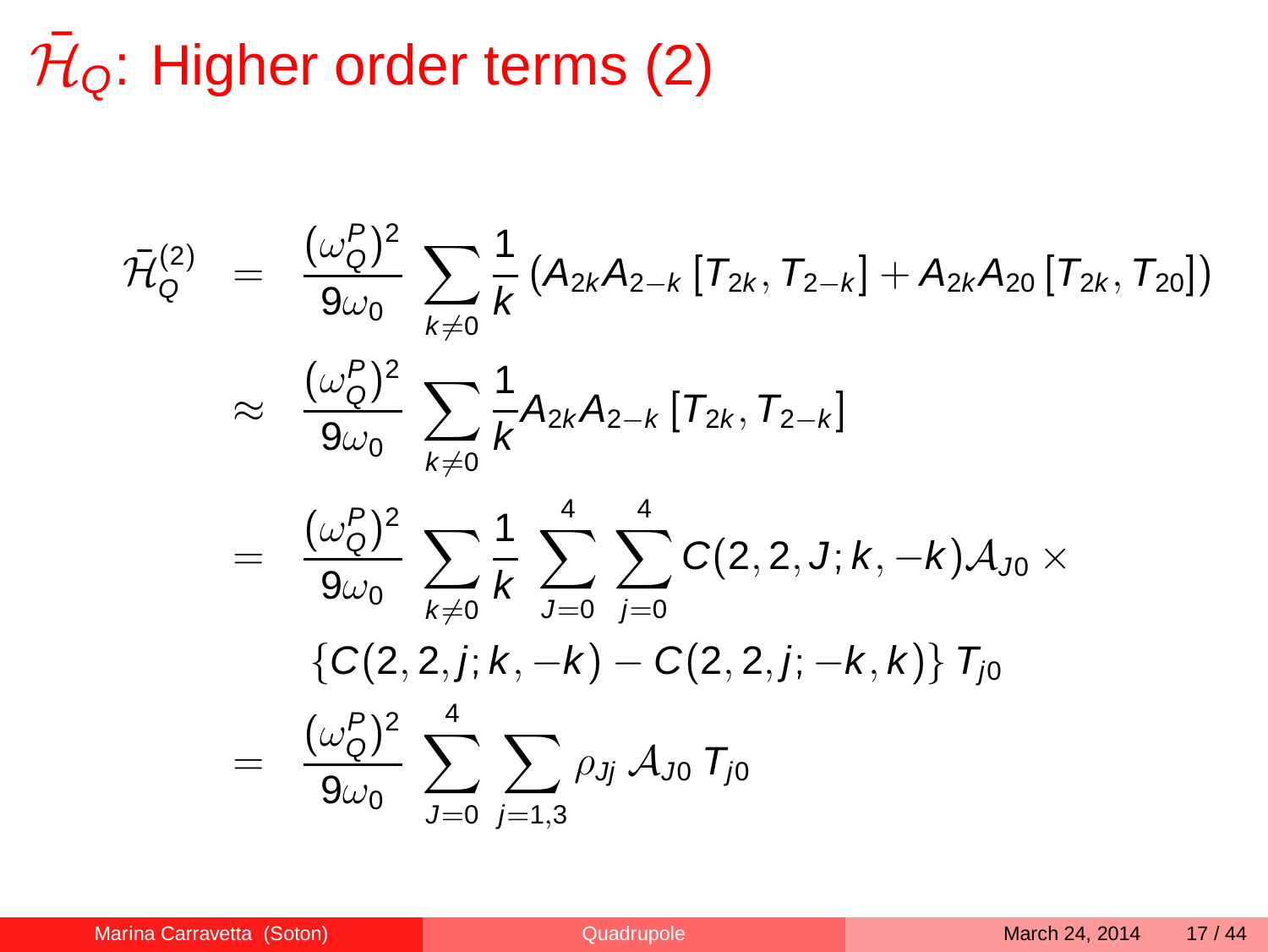# $\bar{\cal H}_\textsf{Q}$ : Higher order terms (3)

Since the quadrupolar tensor is real and symmetric, only the spatial terms with even rank are non-zero

$$
\bar{\cal H}^{(2)}_{\rm Q} \;\; = \;\; \frac{(\omega^P_{\rm Q})^2}{9\omega_0} \; \sum_{J=0,2,4} \, \sum_{j=1,3} \rho_{Jj} \, {\cal A}_{J0} \; {\cal T}_{j0}
$$

where

second-order isotropic shift of  $\bar{\mathcal{H}}_\mathsf{O}^{(2)}$  $Q^{(2)}_{Q}$  coming from  $\mathcal{A}_{00}$  is [\[3\]](#page-41-2)

$$
\omega_{iso}^{(2)} \propto \frac{1}{30} \, \frac{(\omega_Q^P)^2}{\omega_0} \, \left( I(I+1) - \frac{3}{4} \right) \left( 1 + \frac{\eta^2}{3} \right)
$$

 $\bullet$   $\mathcal{A}_{20}$  and  $\mathcal{A}_{40}$  are rank 2 and 4 tensors (see [\[4\]](#page-41-3) for expression in their PAS)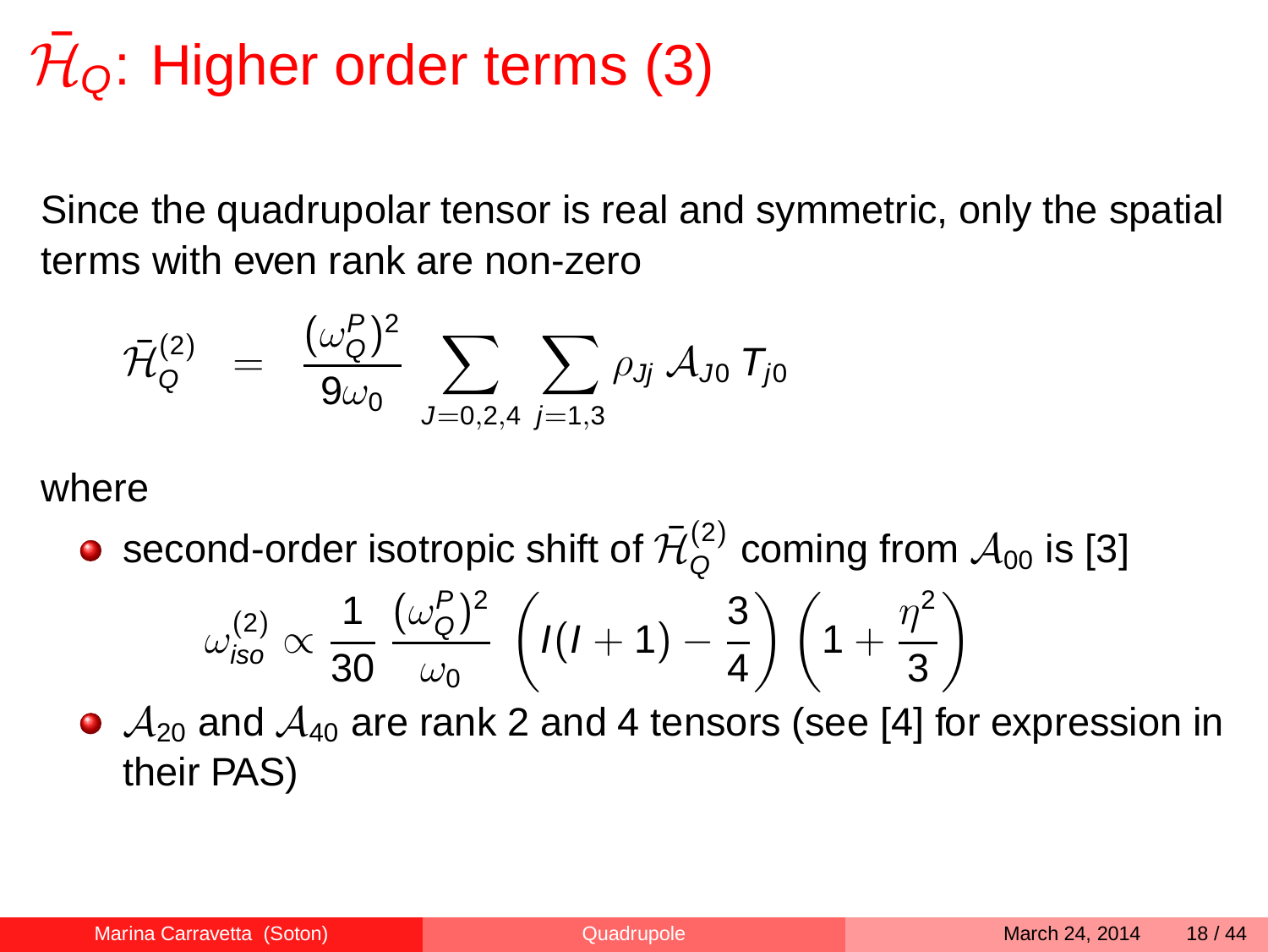## Energy diagram for half-integer spins Spin  $I = 3/2$

![](_page_18_Figure_1.jpeg)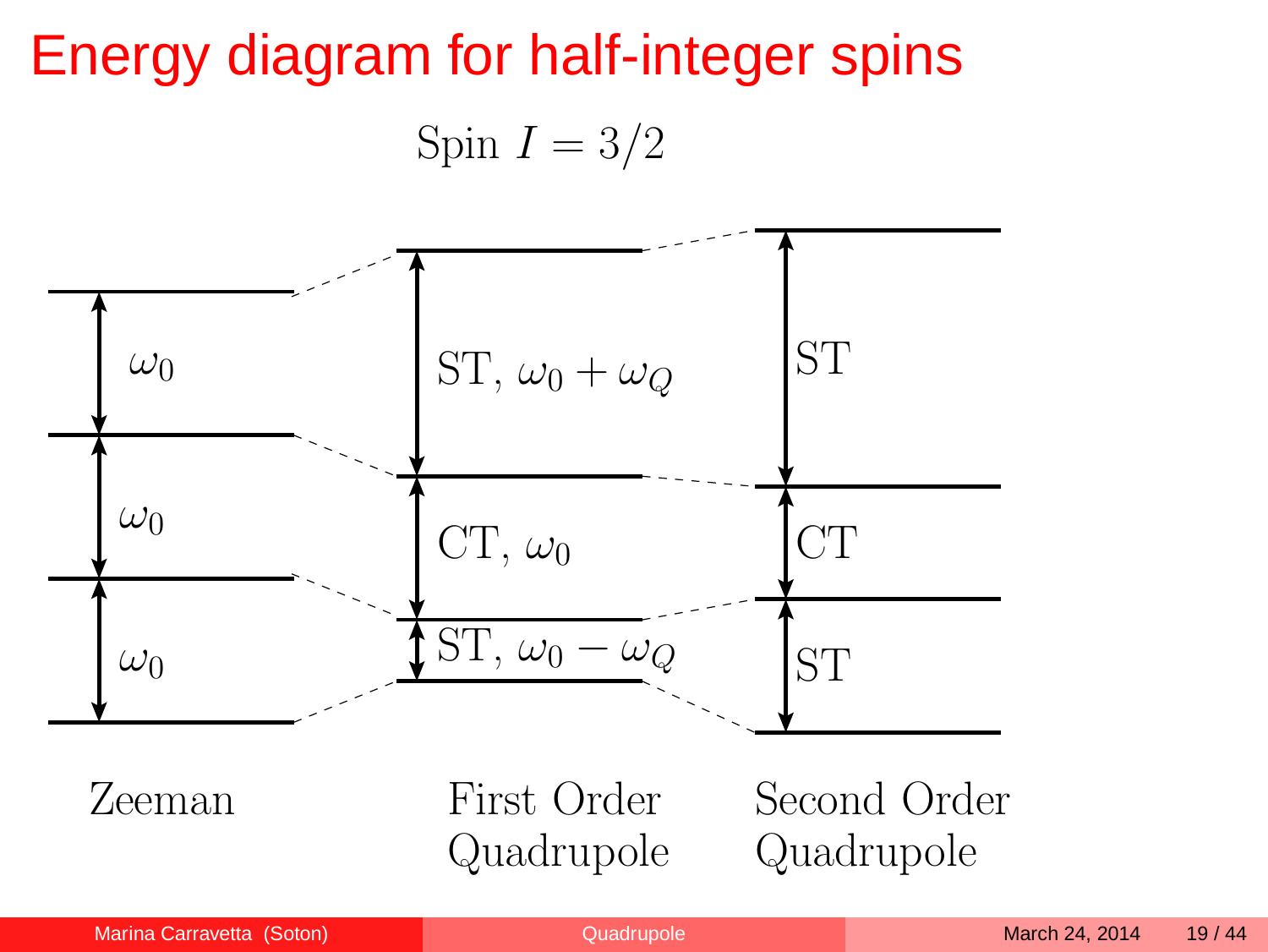### Simulated full spectrum for  ${}^{87}$ RbClO<sub>4</sub>

![](_page_19_Figure_1.jpeg)

Quadrupolar parameters in simpson file on BB, Ref. [\[5\]](#page-41-4).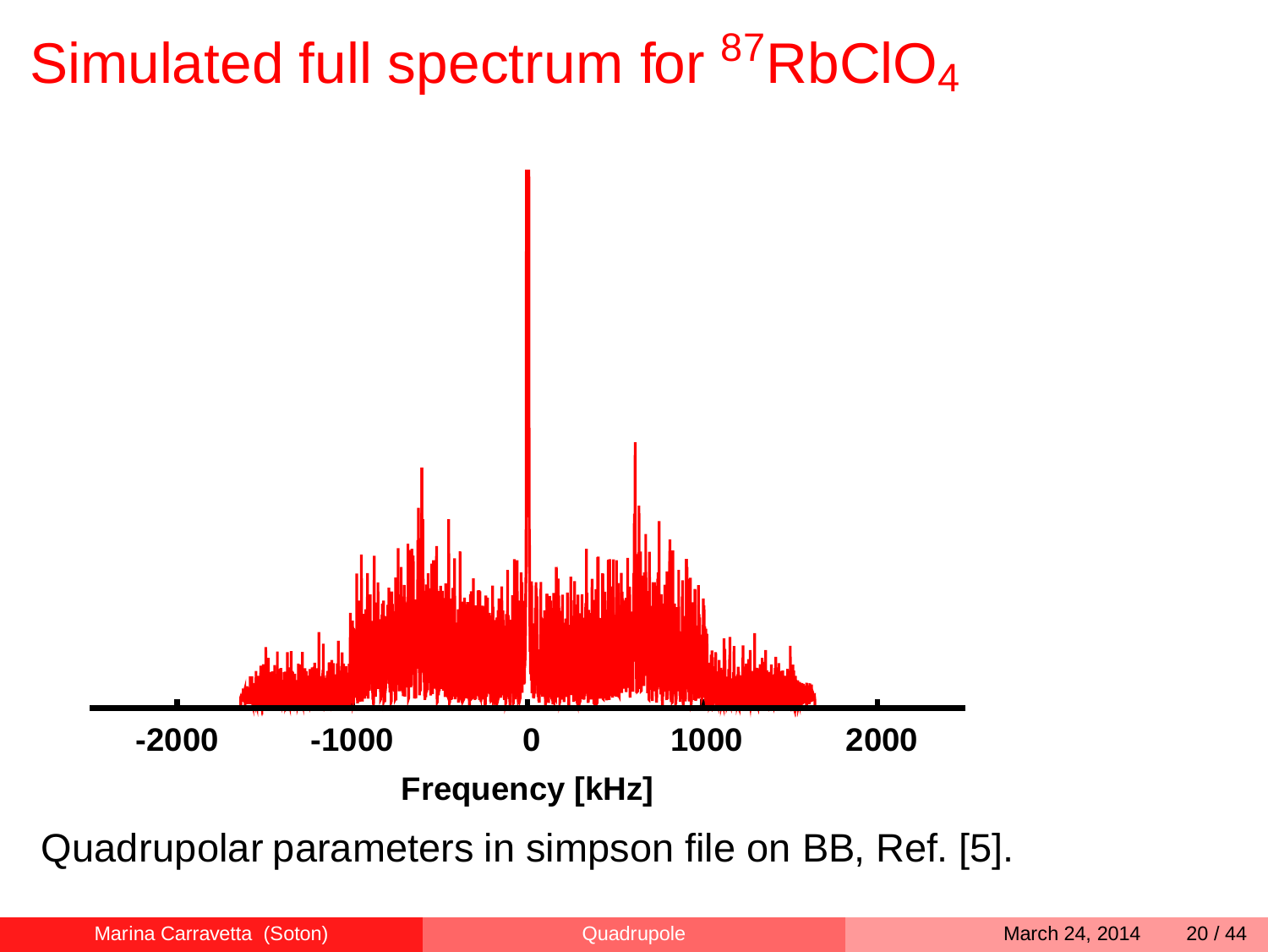#### CT with first and second order  $\bar{\cal H}^{(n)}_{\sf Q}$ Q

![](_page_20_Figure_1.jpeg)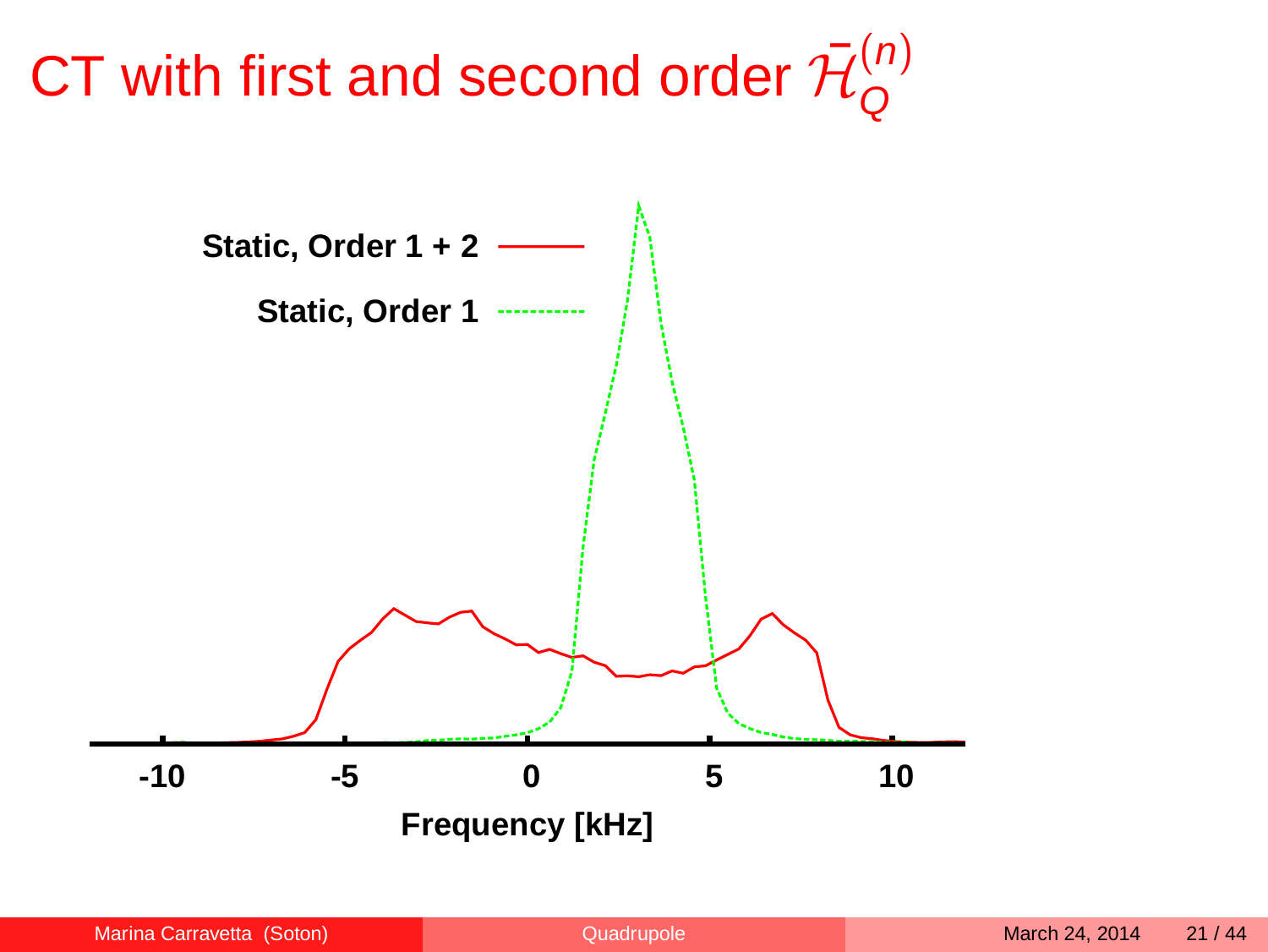### Nutation curves & Quadrupole

![](_page_21_Figure_1.jpeg)

For excitation over a wide  $\omega_{\mathcal{Q}}$  range and meaningful intensities, small flip angles are best (i.e.,  $30^{\circ}$ )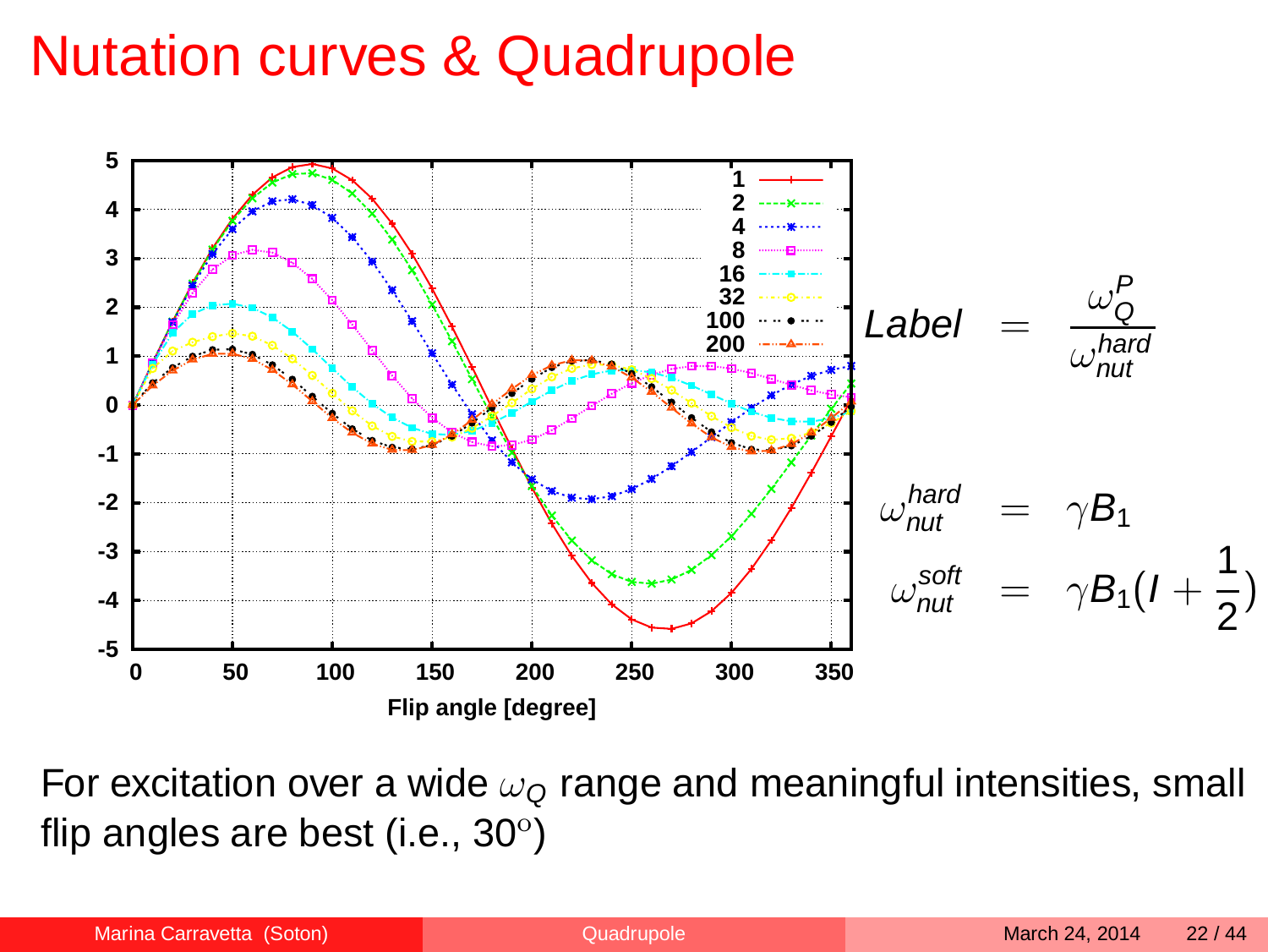$\bar{\mathcal{H}}_{\mathsf{Q}}$ : high field & sample rotation (1)

$$
\mathcal{H}_{Q}(t) = \bar{\mathcal{H}}_{Q}^{(1)} + \bar{\mathcal{H}}_{Q}^{(2)}
$$
\n
$$
= \frac{\omega_{Q}^{P}}{3} \sum_{m=-2}^{2} A_{2m}^{R} D_{mQ}^{(2)}(\omega_{r} t + \alpha_{0}, \beta_{R}, \gamma_{0}) T_{20} + \frac{\omega_{Q}^{2}}{9\omega_{0}} \sum_{J=0,2,4} \sum_{j=1,3} \sum_{M=-J}^{J} \rho_{Jj} \mathcal{A}_{JM}^{R} D_{MQ}^{(J)}(\omega_{r} t + \alpha_{0}, \beta_{R}, \gamma_{0}) T_{JQ}
$$

Under fast rotation, all time-dependent terms vanish over  $\tau_r$  to first order, hence only  $m = 0$  and  $M = 0$  survive

<span id="page-22-0"></span>
$$
\bar{\mathcal{H}}_{\text{Q}} = \frac{\omega_{\text{Q}}^P}{3} A_{20}^R d_{00}^{(2)}(\beta_R) T_{20} + \frac{\omega_{\text{Q}}^2}{9\omega_0} \sum_{J=0,2,4} \sum_{j=1,3} \rho_{Jj} A_{J0}^R d_{00}^{(J)}(\beta_R) T_{j0}
$$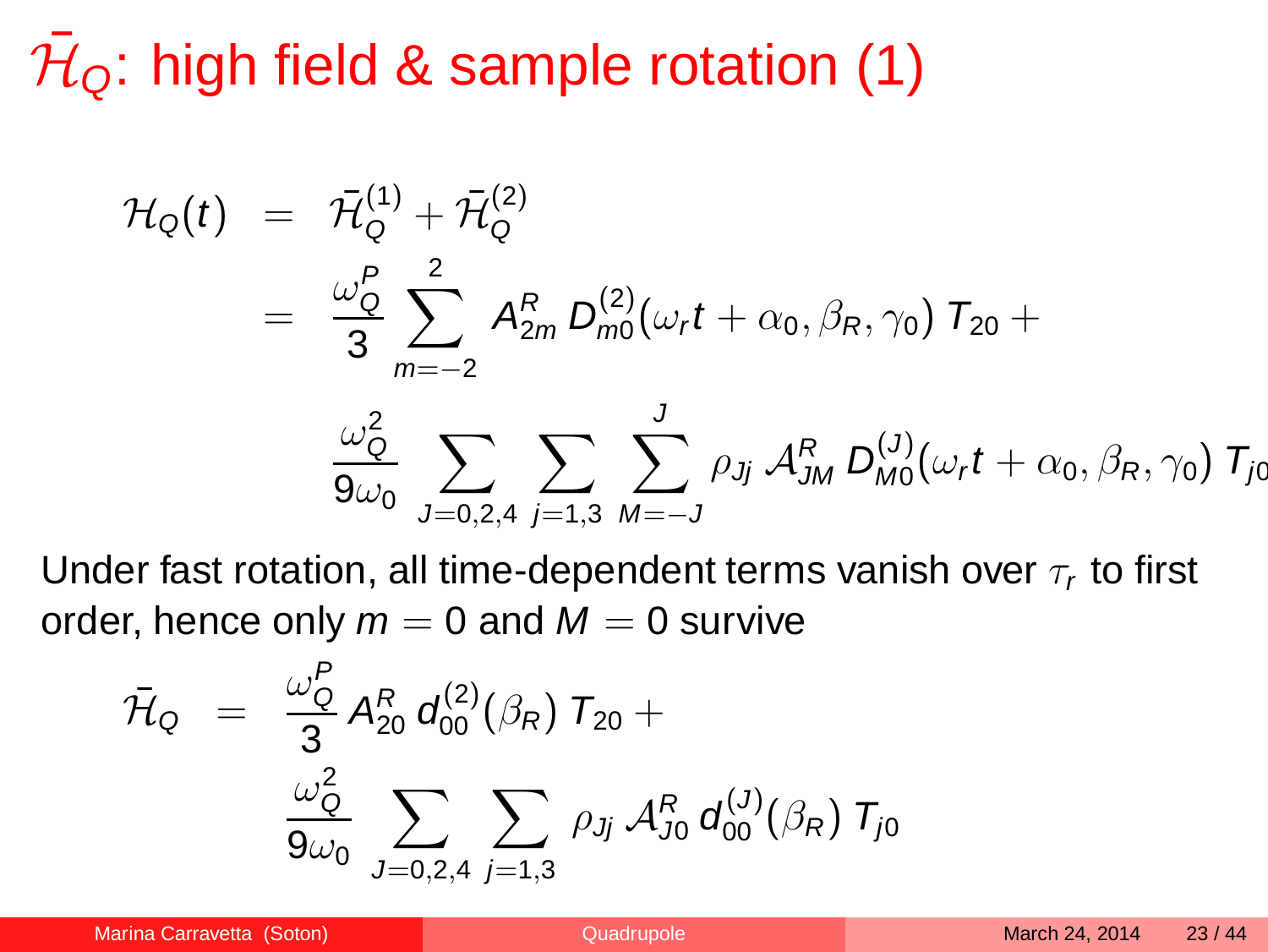# $\bar{\mathcal{H}}_{\mathsf{Q}}$ : high field & sample rotation (2)

The reduced Wigner matrix  $d_{00}^2$  and  $d_{00}^4$  coincide with the Legendre polynomials ( $z = \cos \beta$ ):

![](_page_23_Figure_2.jpeg)

where  $P_2(\cos 54.74^\circ)=0$  and  $P_4(\cos 30.56^\circ)=P_4(\cos 70.12^\circ)=0$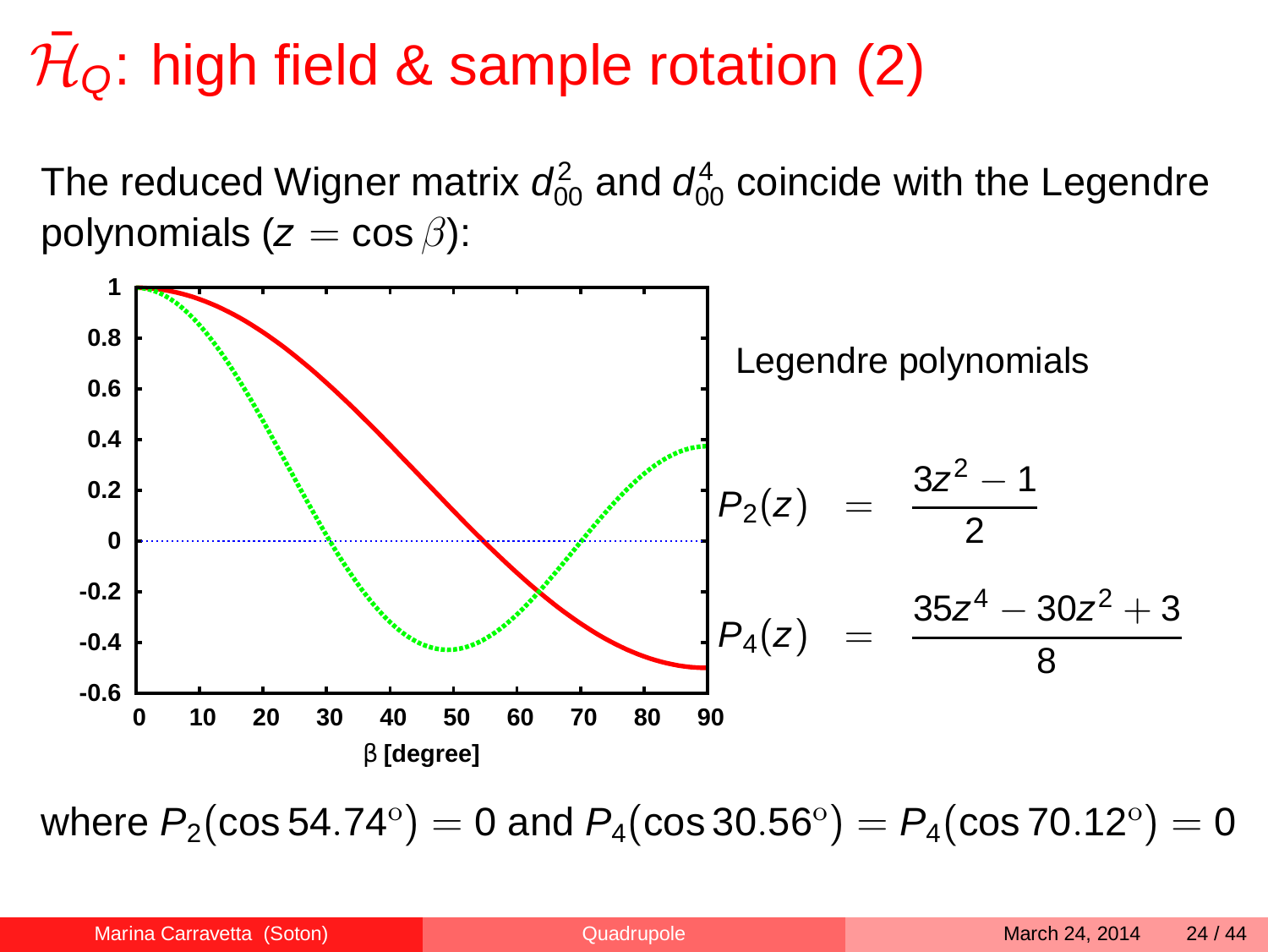# $\bar{\mathcal{H}}_{\mathsf{Q}}$ : high field & sample rotation (3)

![](_page_24_Figure_1.jpeg)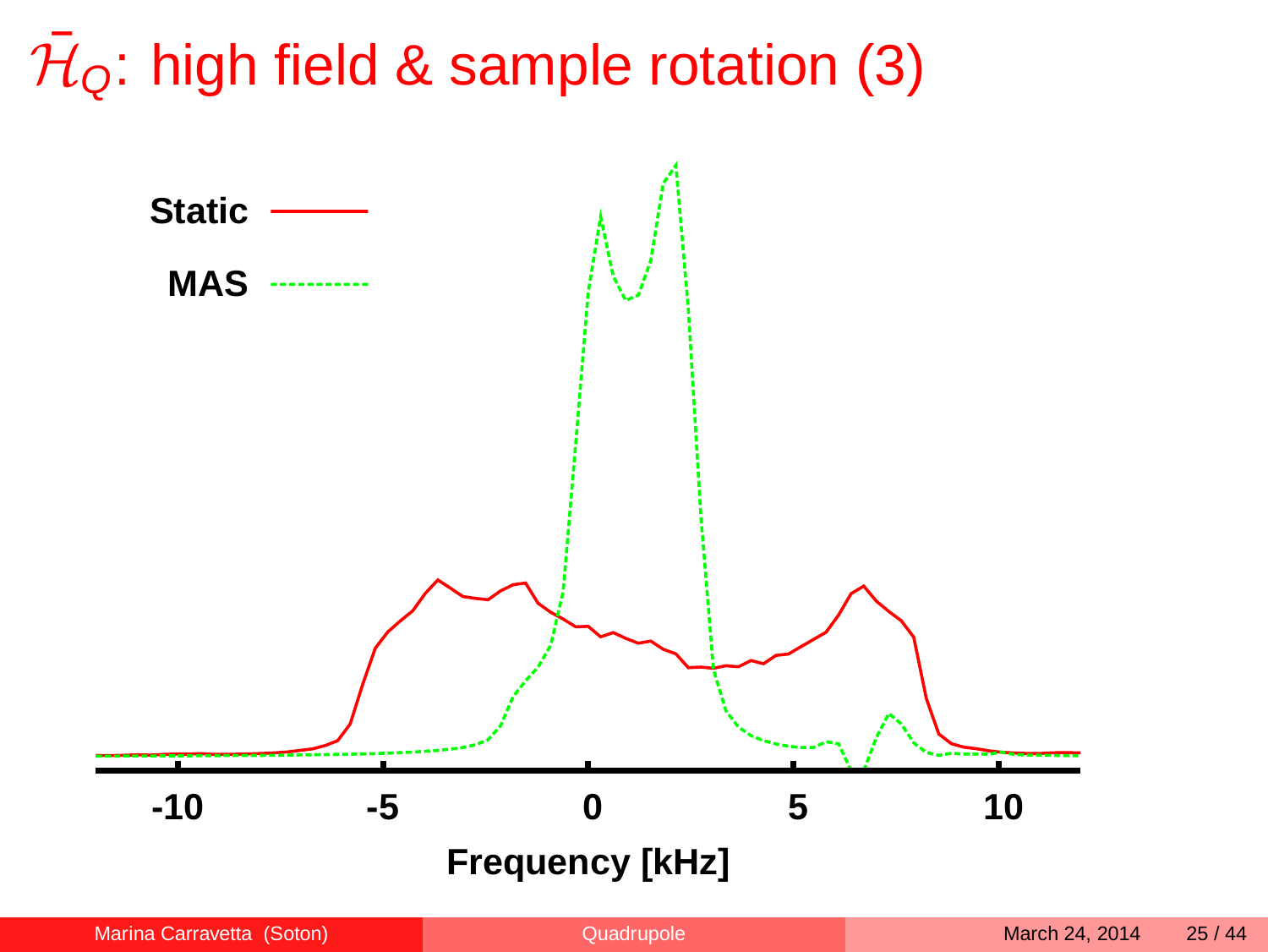## Removal of second order broadening under rotation

MAS alone can not produce high resolution spectra.

- At the magic angle, rank 2 spatial tensors are eliminated
- Rank 2 and rank 4 space terms vanish at different angles

Alternative approaches are needed

- Mechanical:
	- ▶ DOR (Double rotation) [\[6\]](#page-41-5)
	- ► DAS (Dynamic angle spinning) [\[7\]](#page-41-6)
- Pulse sequences:
	- $\blacktriangleright$  MOMAS
	- $\triangleright$  STMAS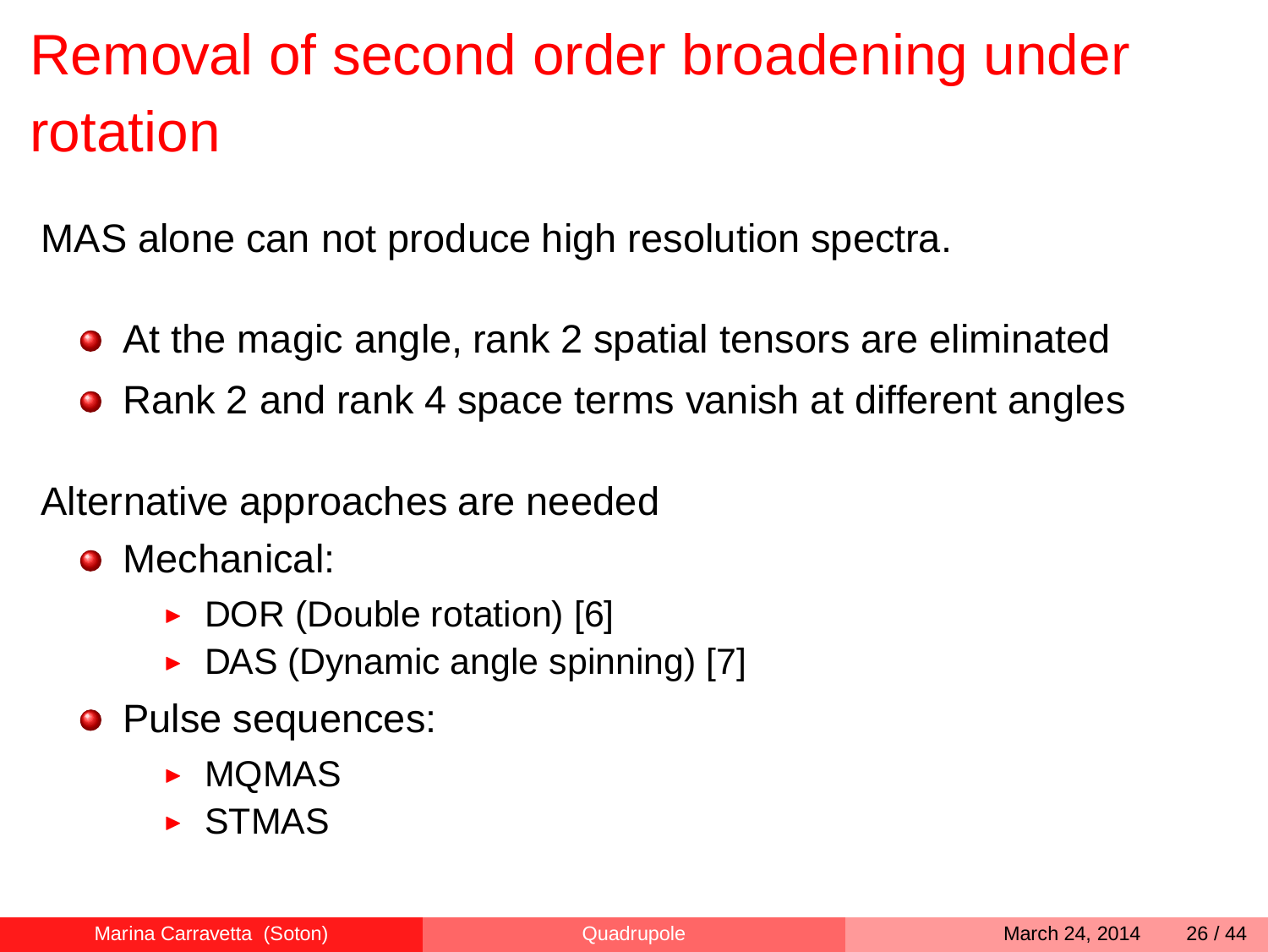## DOR (1)

![](_page_26_Picture_1.jpeg)

For instance

<span id="page-26-0"></span>
$$
\begin{array}{c} \beta_2=54.74^{\mathrm{o}} \\ \beta_1=30.56^{\mathrm{o}} \end{array}
$$

To achieve high resolution, the rotations are aimed at suppressing the  $P_2(\cos \beta_2)$  and  $P_4(\cos \beta_1)$  Legendre polynomials.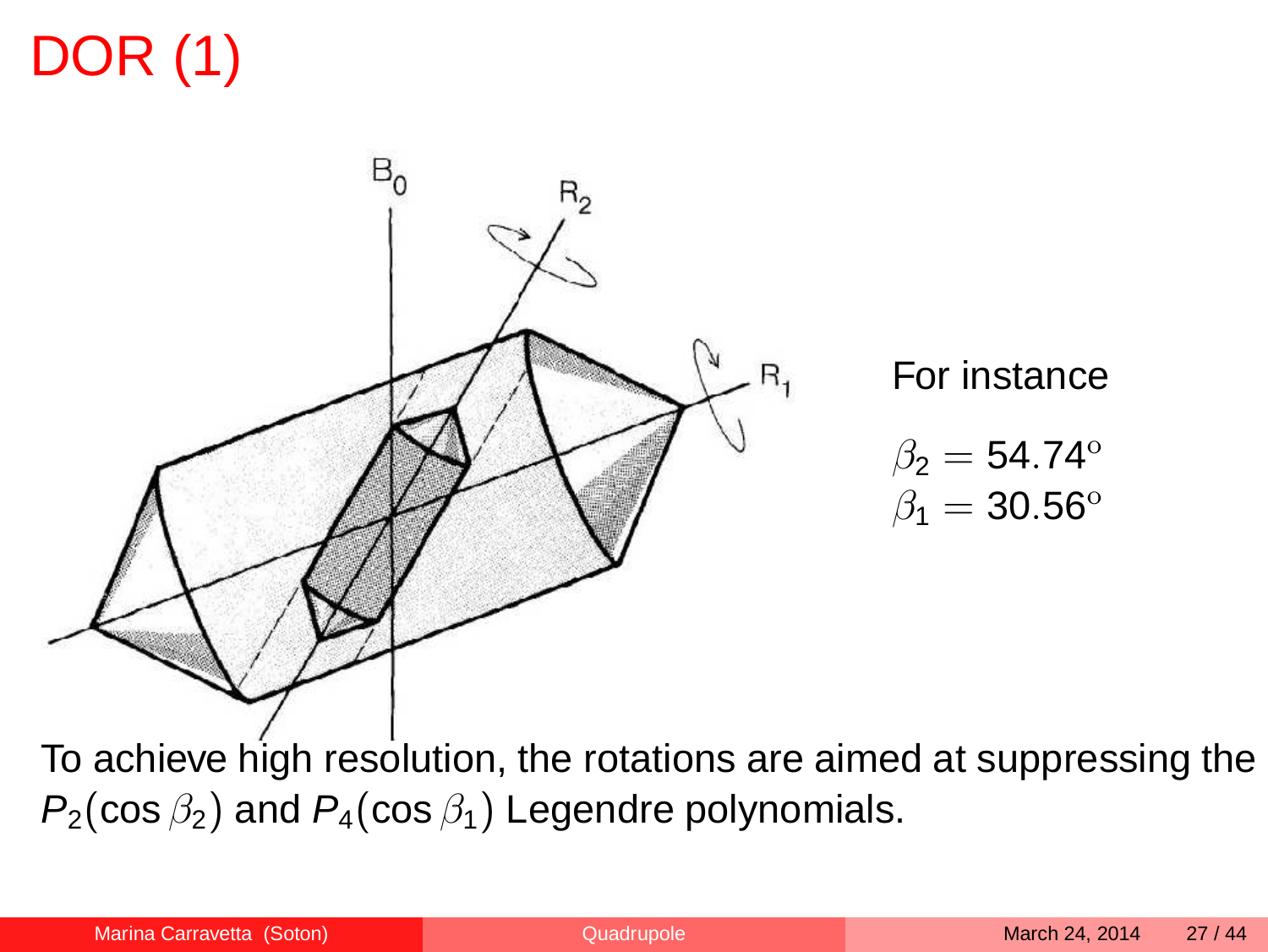## DOR (2)

![](_page_27_Figure_1.jpeg)

Rotation around  $R<sub>2</sub>$  is moderately fast.

Rotation around  $R<sub>2</sub>$  is a lot slower, and gives rise to the ssb visible in the DOR spectrum [\[4\]](#page-41-3).

<sup>23</sup>Na NMR on sodium oxalate, outer rotor=400-900Hz; inner rotor=4 kHz

These ssb can also be partly eliminated [\[8,](#page-41-7)[9\]](#page-42-0)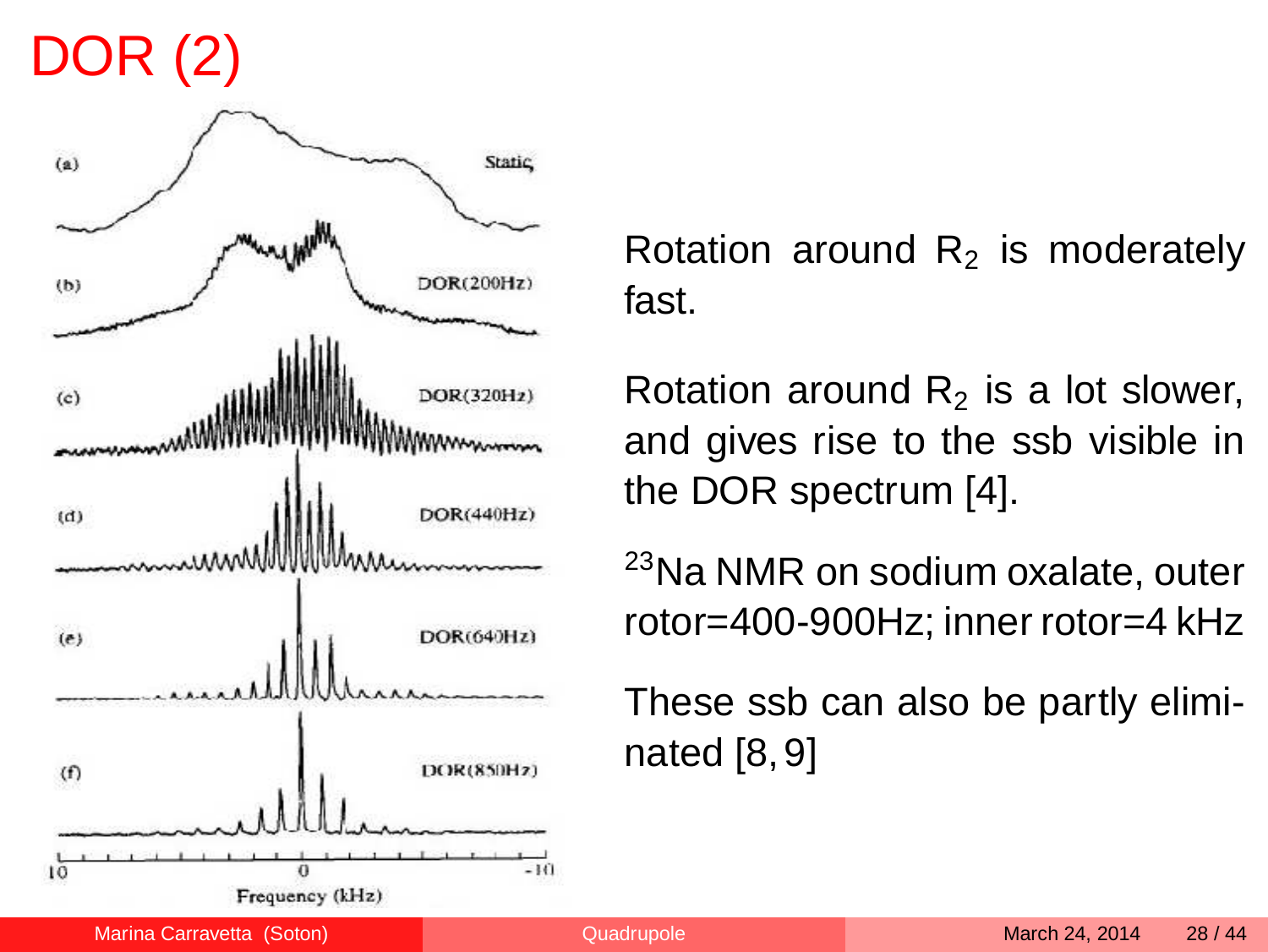#### DAS

The sample is spun at  $\beta_1$ , during  $t_1$  and  $\beta_2$  during  $t_2$ , by suddenly flipping the rotation axis of the sample [\[7,](#page-41-6)[1\]](#page-41-0).

 $\omega_{-\frac{1}{2}\leftrightarrow\frac{1}{2}}$  oscillates w.r.t the spinning axis  $\beta$  in  $[0^\circ, 90^\circ]$  and depends on the orientation of the PAS.

If the oscillation curves are scaled by their value at certain angles, there exist certain pairs  $\{\beta_1,\beta_2\}$  at which  $\omega_{-\frac{1}{2}\leftrightarrow\frac{1}{2}}(\beta_1)\propto \omega_{-\frac{1}{2}\leftrightarrow\frac{1}{2}}(\beta_2)$ 

$$
P_2(\cos \beta_1)t_1 + P_2(\cos \beta_2)t_2 = 0
$$
  

$$
P_4(\cos \beta_1)t_1 + P_4(\cos \beta_2)t_2 = 0
$$

There are no solutions in  $\beta \in (39.23^\circ, 63.43^\circ),$  hence none at the magic angle.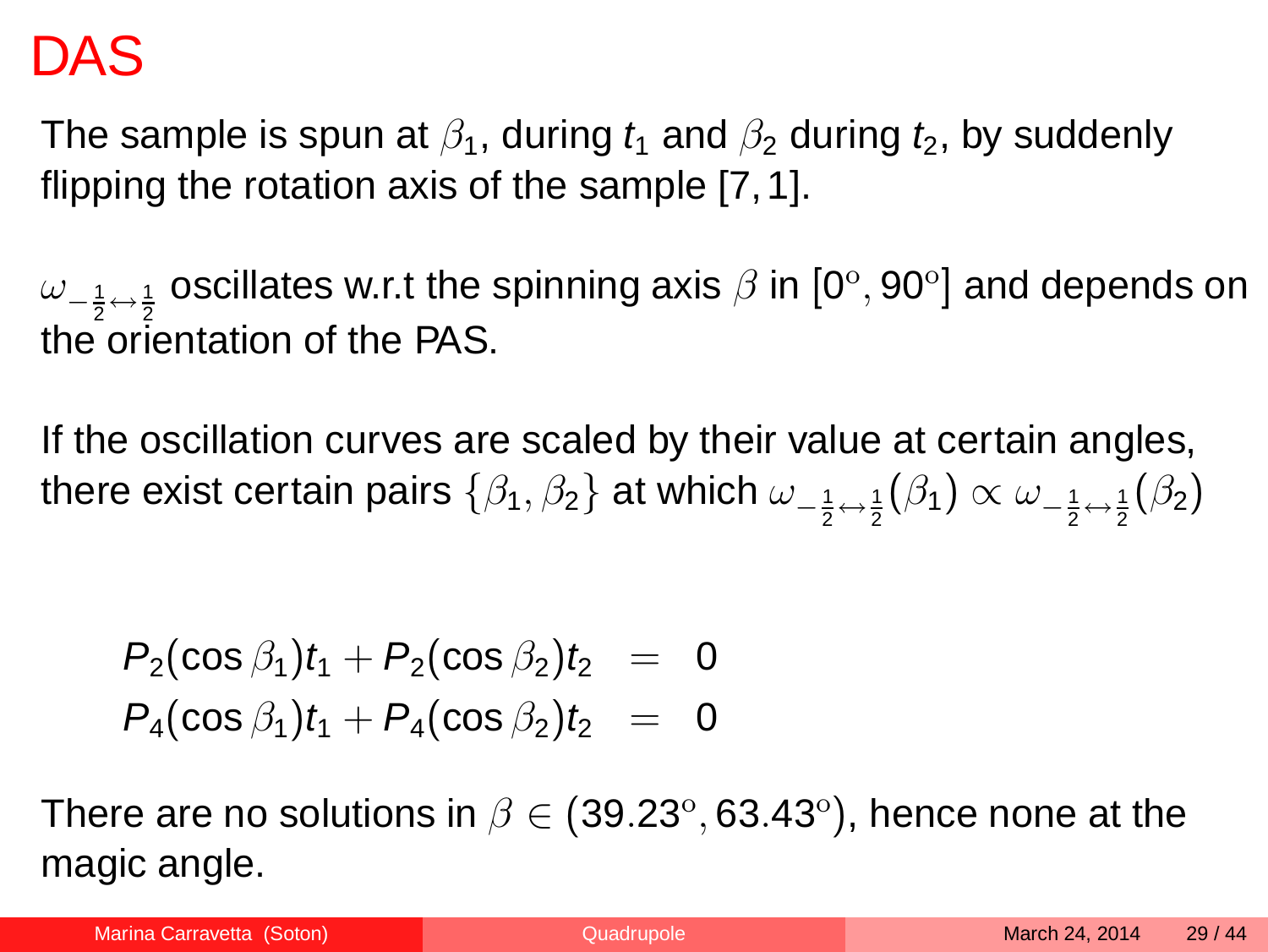### MQMAS (1)

MQMAS was a major breakthrough in the field. High resolution information can be obtained without specialised equipment [\[10\]](#page-42-1).

![](_page_29_Figure_2.jpeg)

<span id="page-29-0"></span>MQMAS refocuses undesired terms generated in  $t_1$  under a time  $t_2 = kt_1$  by correlating SQ and MQ transitions.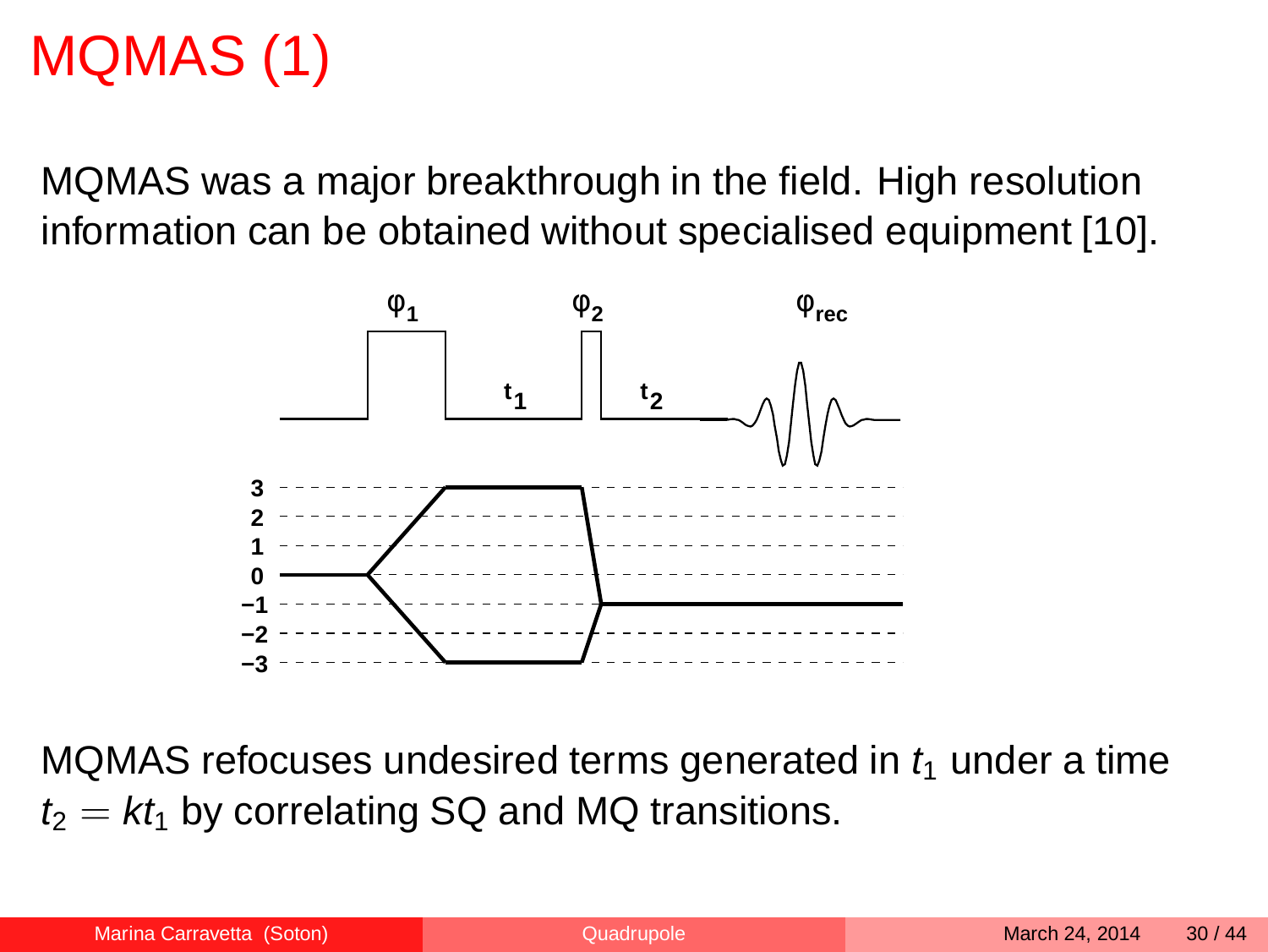### MQMAS (2)

The symmetric transitions are given by [\[3,](#page-41-2)[10\]](#page-42-1):

$$
\omega_{-m\leftrightarrow m} = \frac{(\omega_{\mathcal{Q}}^P)^2}{\omega_0} \sum_{J=0,2,4} A_J C_J(I,m) P_J(\cos \beta)
$$

where  $C_1(I, m)$  are simple expressions which depend on the spin quantum numbers.

MQMAS experiments use these  $C_J(I, m)$  values to generate an "echo" such that rank-4 terms are cancelled by setting

$$
t_2=\left|\frac{C_4(I,m)}{C_4(I,\frac{1}{2})}\right|t_1
$$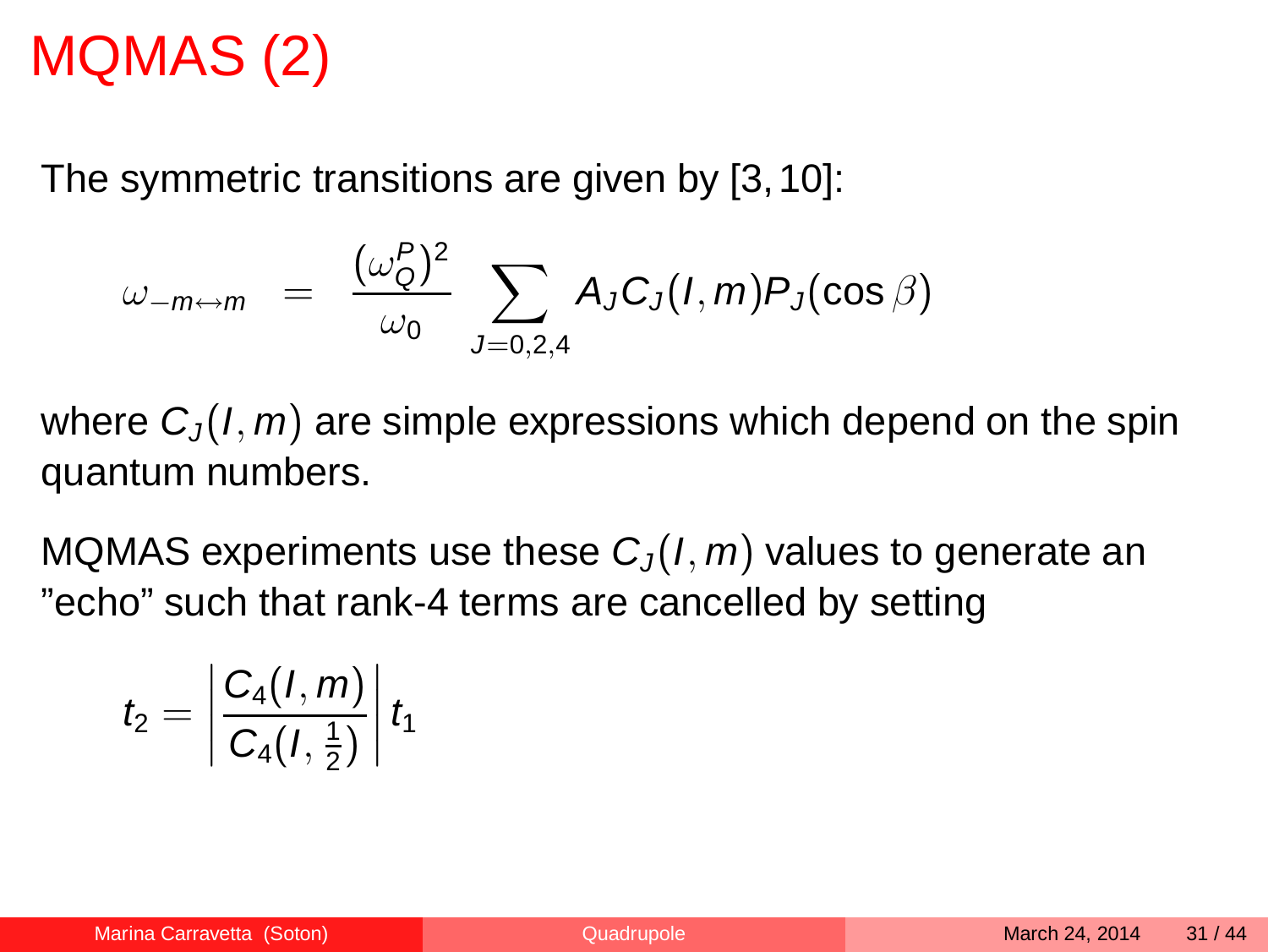### MQMAS (3)

MQMAS spetra need to be specially processed, a procedure called shearing. [\[11\]](#page-42-2)

![](_page_31_Figure_2.jpeg)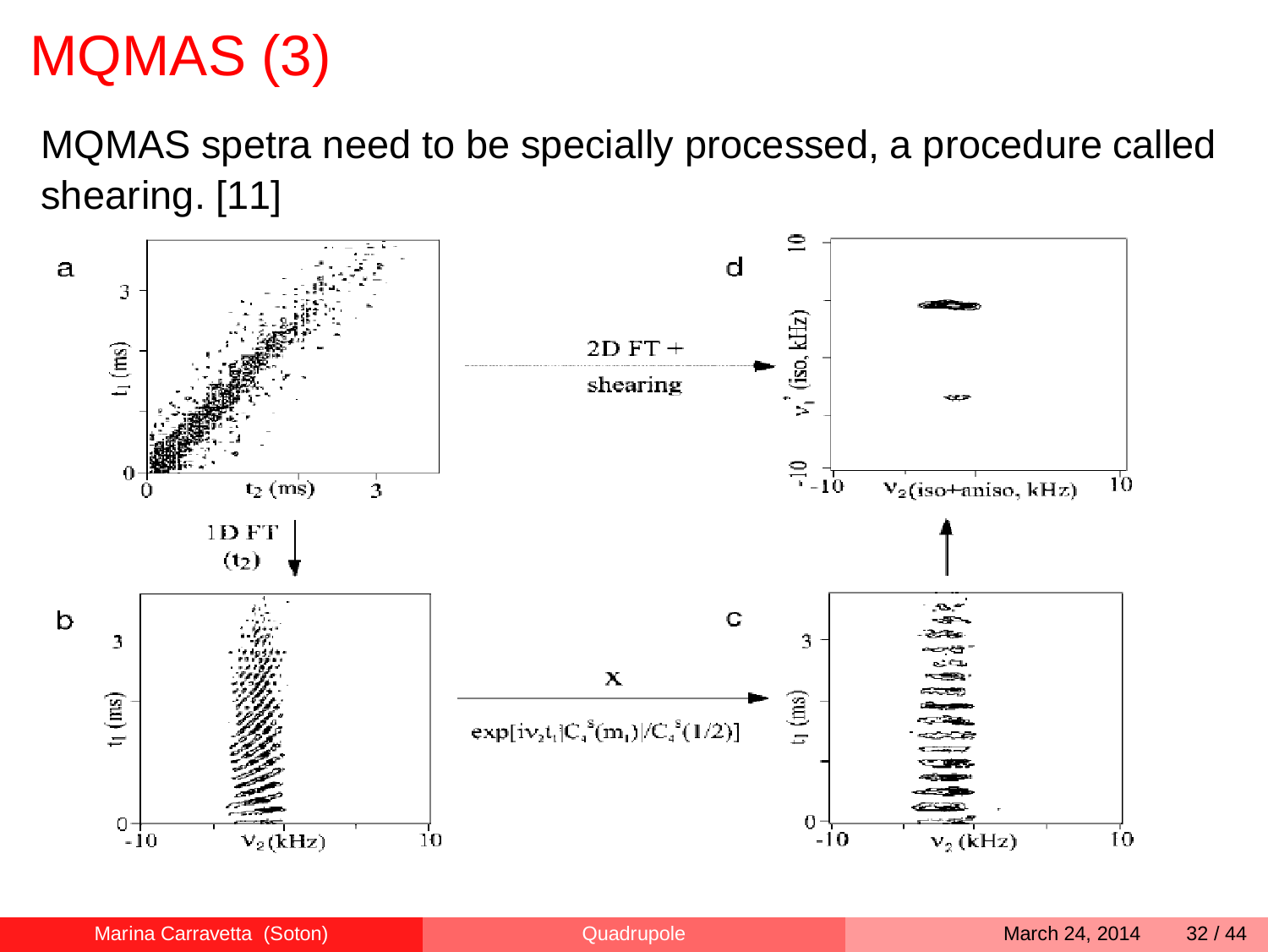### MQMAS (4)

Some general considerations:

- The efficiency of MQMAS is in general quite low.
- The MQ efficiency goes down with higher quantum orders.
- The efficiency improves very steeply when with the nutation frequency of the exciting rf pulses.
- The original MQMAS sequence gives 2D spectra which are not in pure absorption.
- Modifications of this sequence lead to spectra with a pure absorption phase.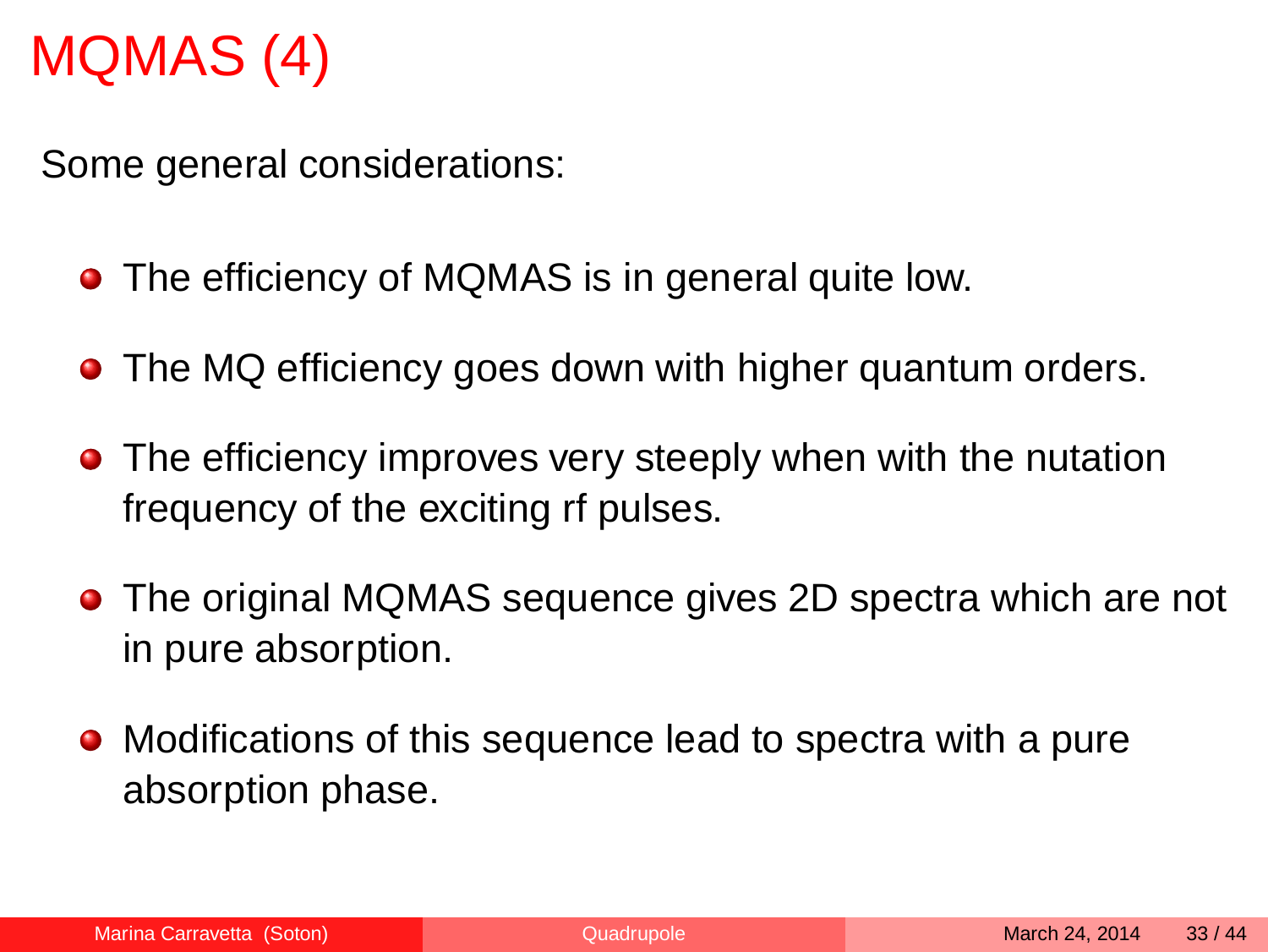### Split-t<sub>1</sub> Whole Echo MQMAS sequence

For sites with relatively long  $T_2$ , the acquisition of a whole echo [\[12,](#page-42-3)[13\]](#page-42-4) boosts the signal and provides pure phase absorption line shapes [\[3\]](#page-41-2). Some versions of this experiment require no shearing needed.

![](_page_33_Figure_2.jpeg)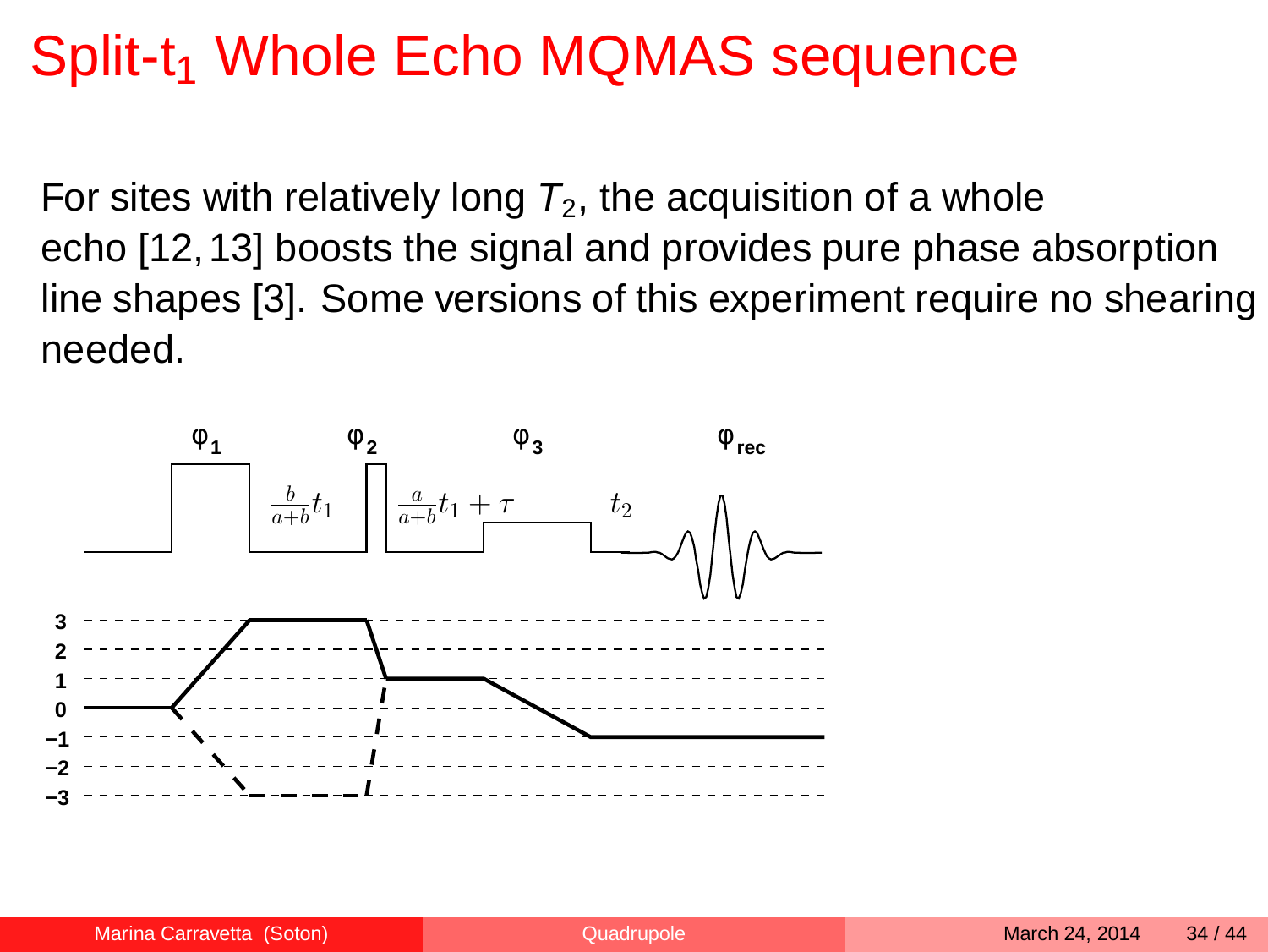### Z-filtered MQMAS sequence

This is a very robust sequence [\[14,](#page-42-5)[3\]](#page-41-2) with can be used on samples with both long and very short  $T_2$ . It needs shearing.

![](_page_34_Figure_2.jpeg)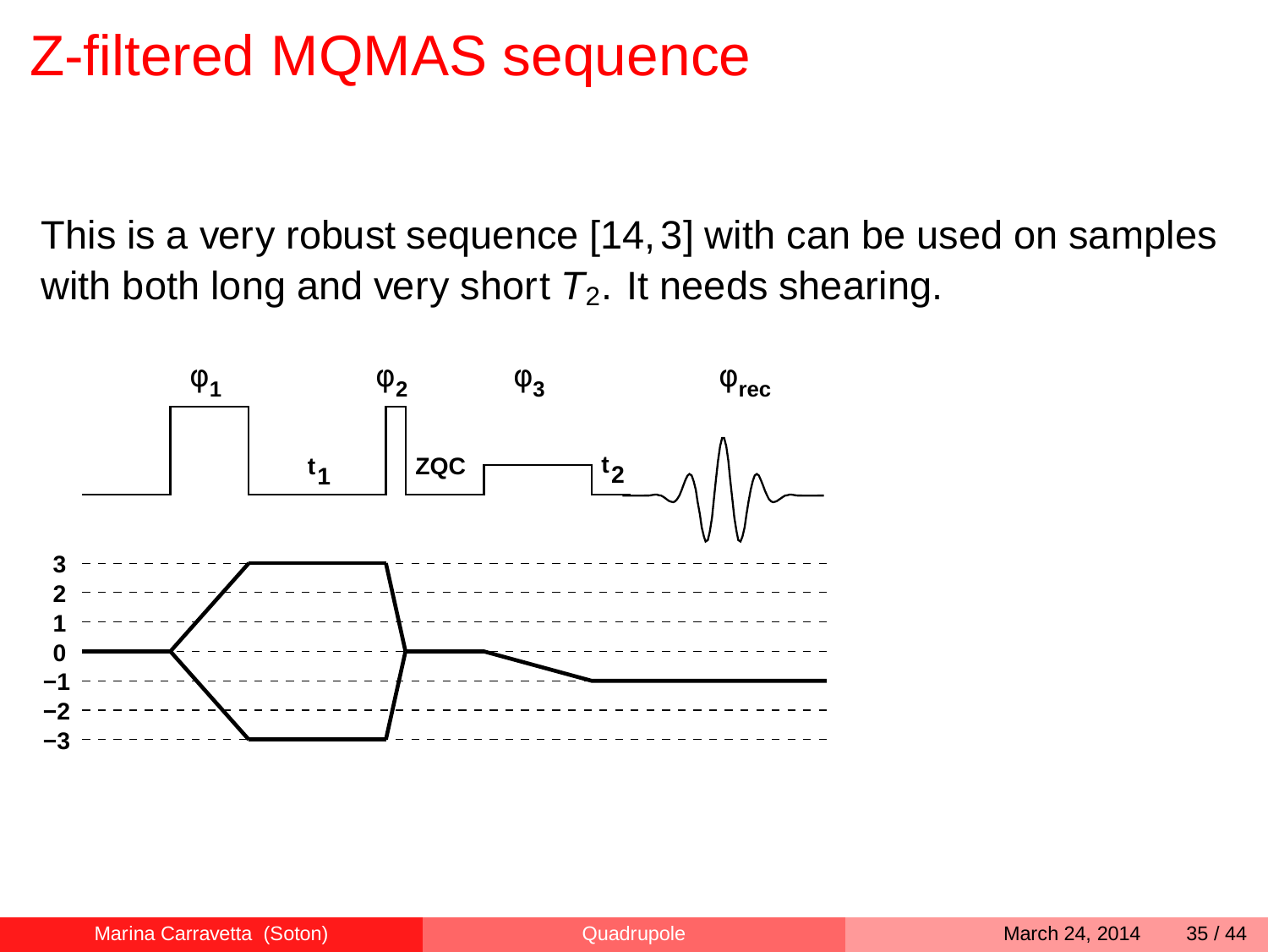## 3QMAS of  ${}^{87}$ RbNO<sub>3</sub> at 4.7 T & 10 kHz

![](_page_35_Figure_1.jpeg)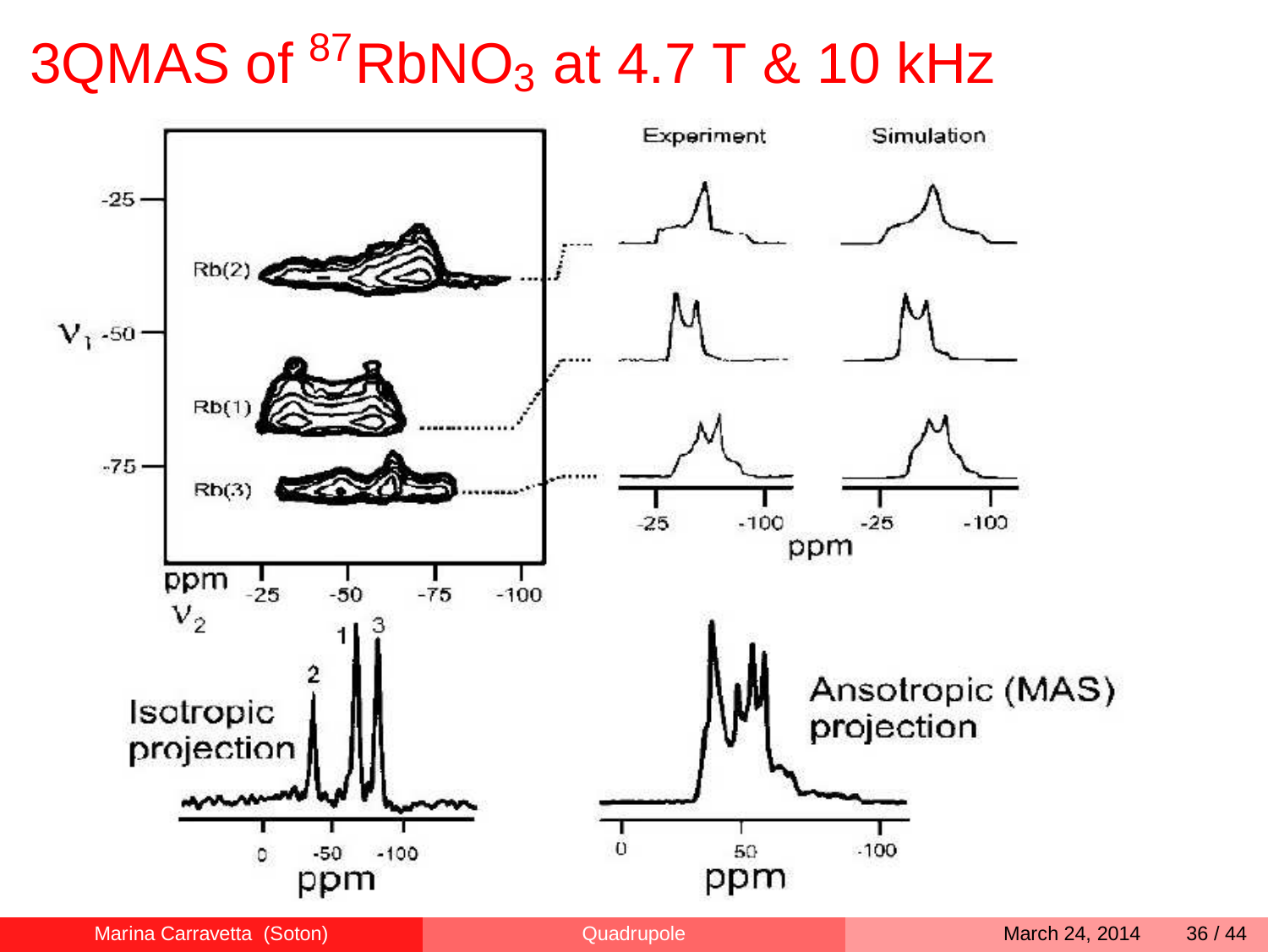### Enhancement schemes for MQMAS signal (1)

There are many schemes to enhance the MQMAS signal (some for spin 3/2 below).

![](_page_36_Figure_2.jpeg)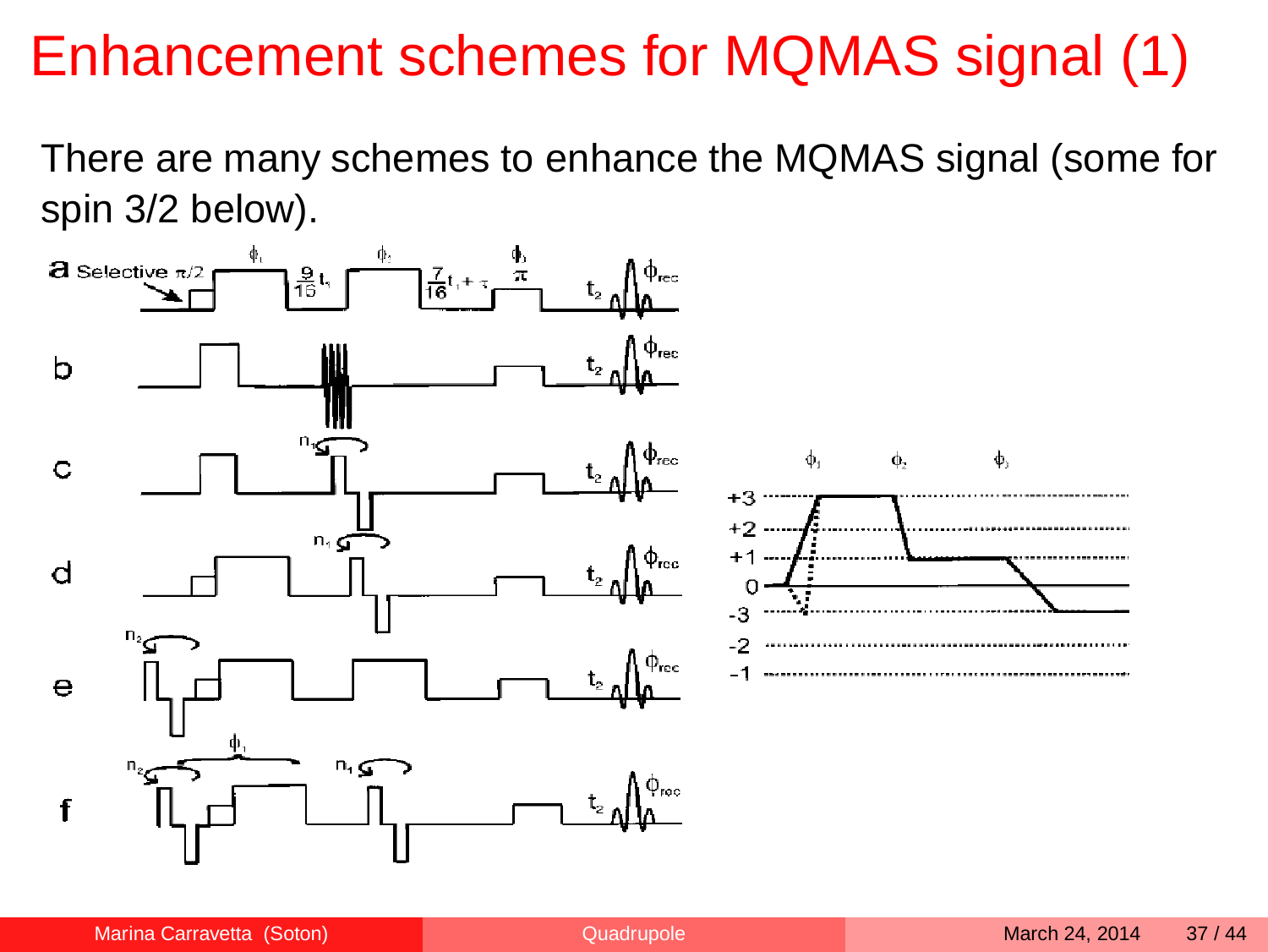### Enhancement schemes for MQMAS signal (2)

#### Enhancement schemes applied to  ${}^{87}RbNO_3$  [\[3\]](#page-41-2)

![](_page_37_Figure_2.jpeg)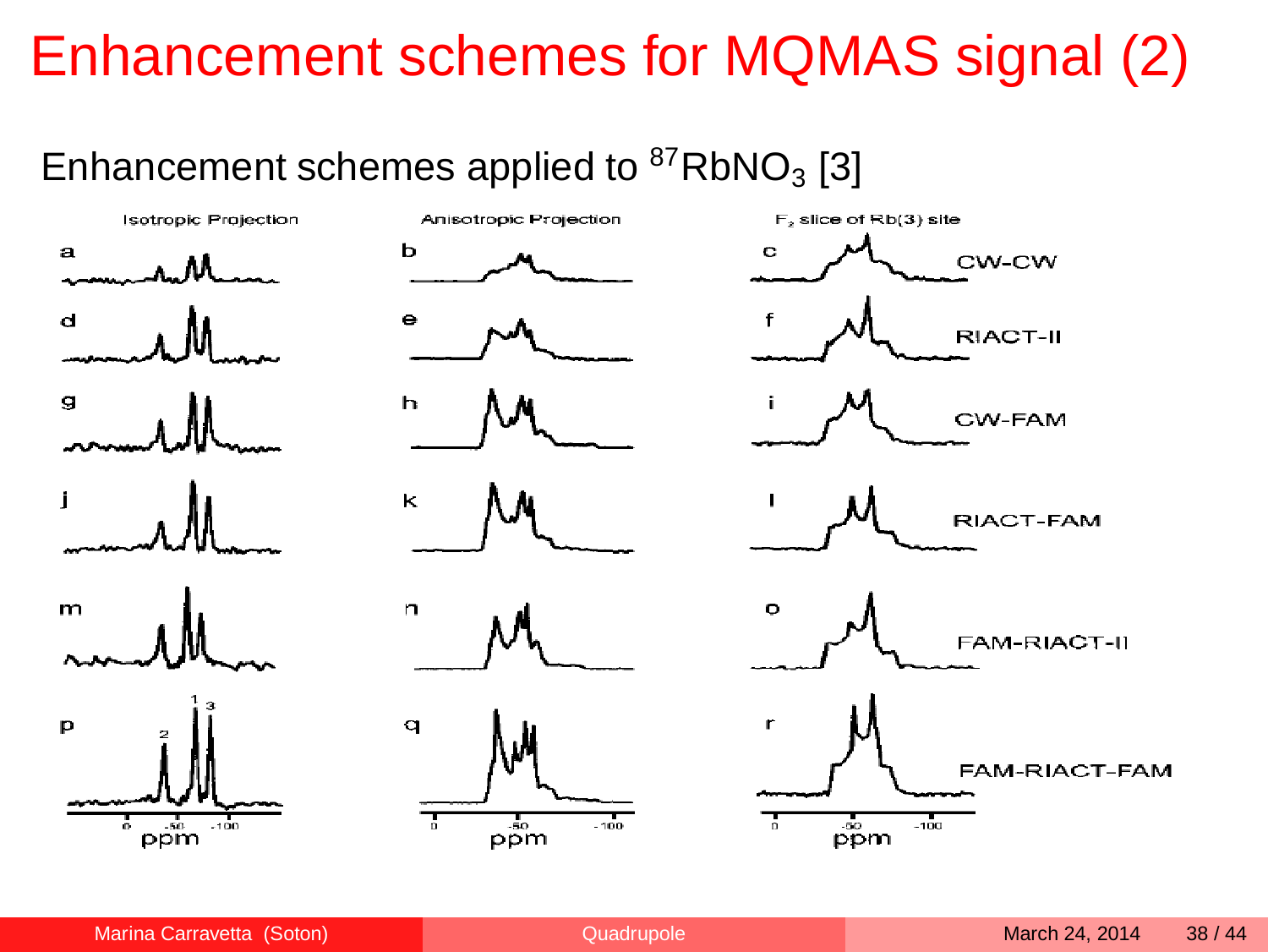### STMAS (1)

High resolution spectra are obtained by correlating ST and CT [\[15,](#page-42-6)[16\]](#page-42-7).

These experiments are typically

- More tricky to set up, as may suffer from magic-angle missets [\[17\]](#page-43-1)
- More efficient than the MQMAS (poor MQ excitation efficiency)
- <span id="page-38-0"></span>• Resolution in second dimension typically not as good as MQMAS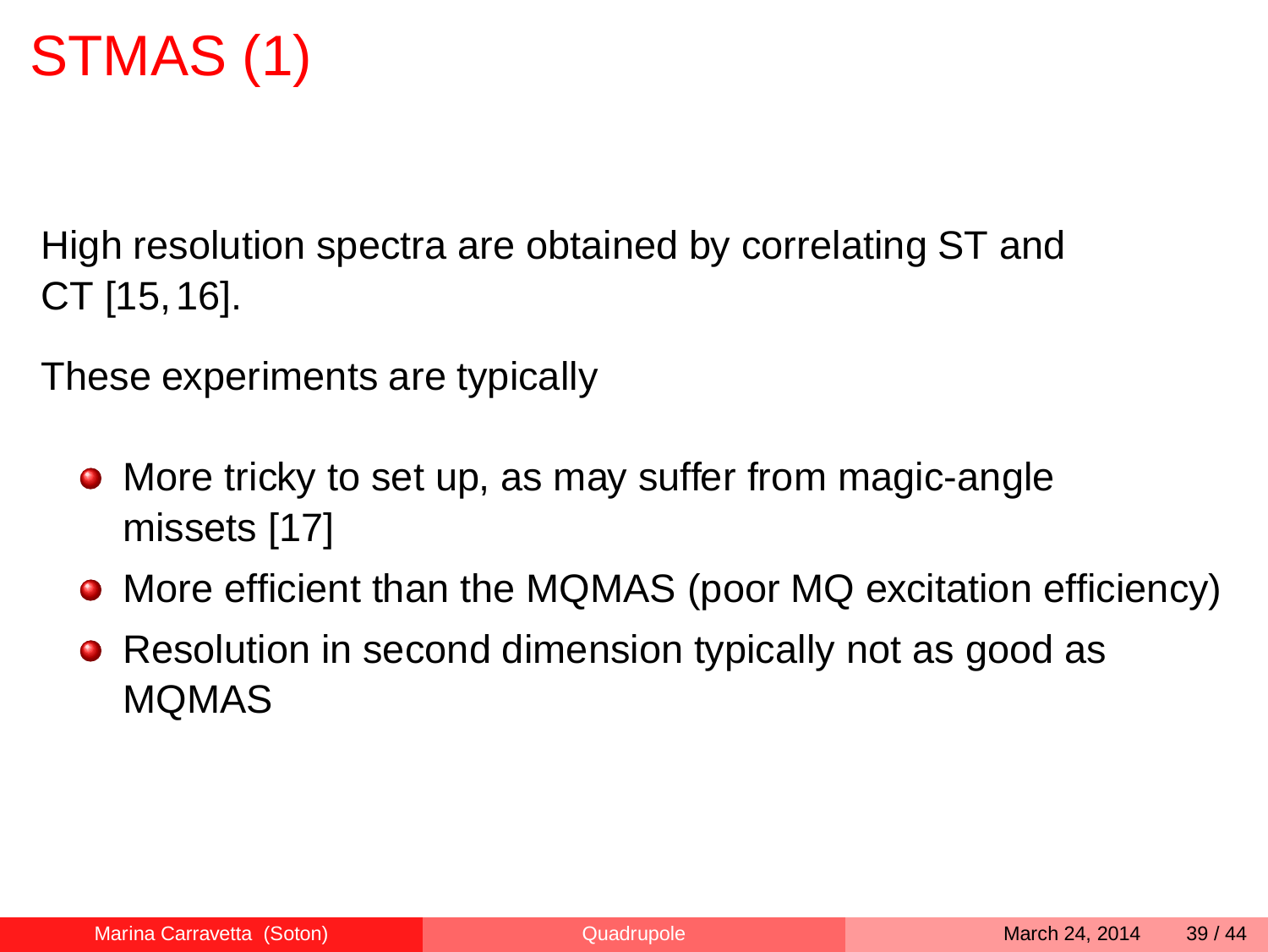## STMAS (2)

![](_page_39_Figure_1.jpeg)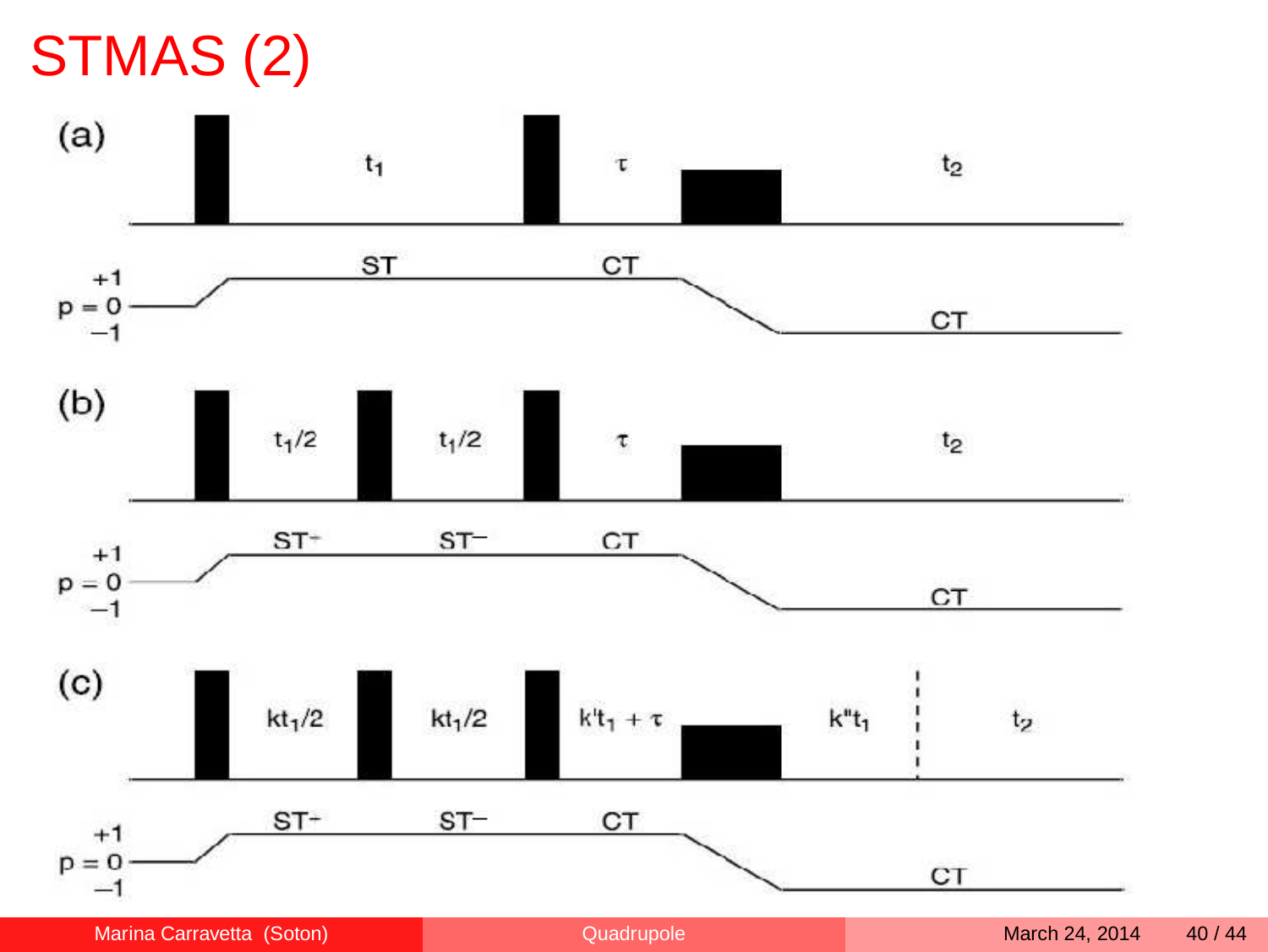### Quadrupole size and optimal approach

A wide range of approaches may be needed depending on the system under investigation [\[2\]](#page-41-1).

- $\bullet$   $\chi$ <sup> $\circ$ </sup> < 0.7 MHz, it is possible to acquire the spectrum with pulse-acquire method. MAS simulation of centerband can provide parameters.
- **•** If the second order broadening is large, acquire with a Hahn echo with selective pulses to observe CT, short  $\tau$ , preferably rotor synchronised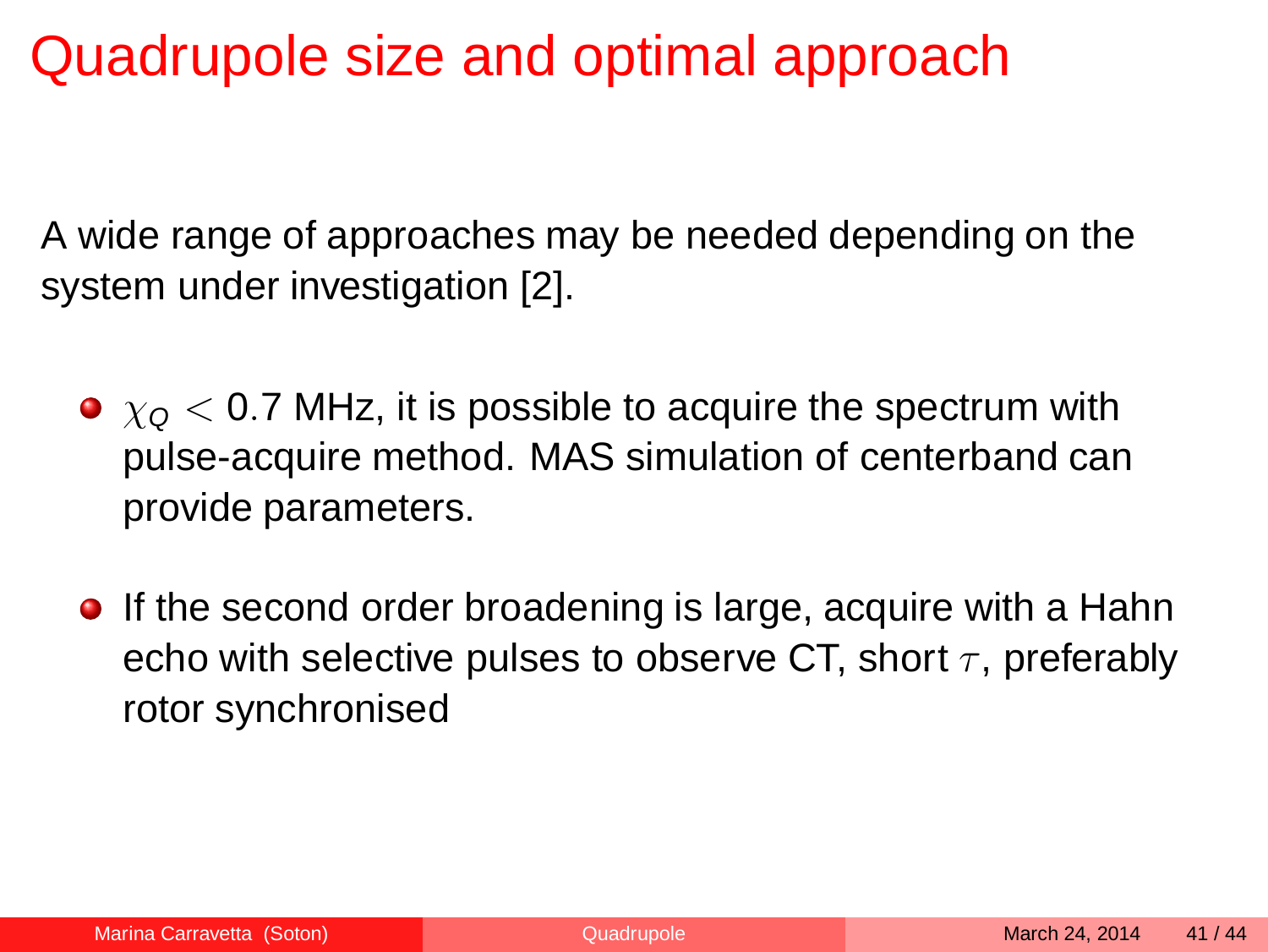### Selected Reading (1)

- <span id="page-41-0"></span>[1] M. J. Duer, Solid State NMR Speectroscopy, Principles and Applications, Blackwell Science (UK), (2002).
- <span id="page-41-1"></span>[2] K. J. D. MacKenzie and M. E. Smith, Multinuclear solid-state NMR of inorganic materials, Pergamon, (2002).
- <span id="page-41-2"></span>[3] A. Goldbourt and P. K. Madhu, Monatsh. Chem. **346**, 1–38 (2002).
- <span id="page-41-3"></span>[4] B. Q. Sun, J. H. Baltisberger, Y. Wu, A. Samoson and A. Pines, Solid State Nucl. Magn. Reson. **1**, 267 – 295 (1992).
- <span id="page-41-4"></span>[5] F. H. Larsen, H. J. Jakobsen, P. D. Ellis and N. C. Nielsen, J. Phys. Chem. A **101**, 8597–8606; (1997).
- <span id="page-41-5"></span>[6] A. Samoson, E. Lippmaa and A. Pines, Mol. Phys. **65**, 1013 (1988).
- <span id="page-41-6"></span>[7] K. T. Mueller, B. Q. Sun, G. C. Chingas, J. W. Zwanziger, T. Terao and A. Pines, J. Magn. Reson. **86**, 470–487 (1990).
- <span id="page-41-7"></span>[8] A. Samoson, Chem. Phys. Lett. **214**, 456 – 458 (1993).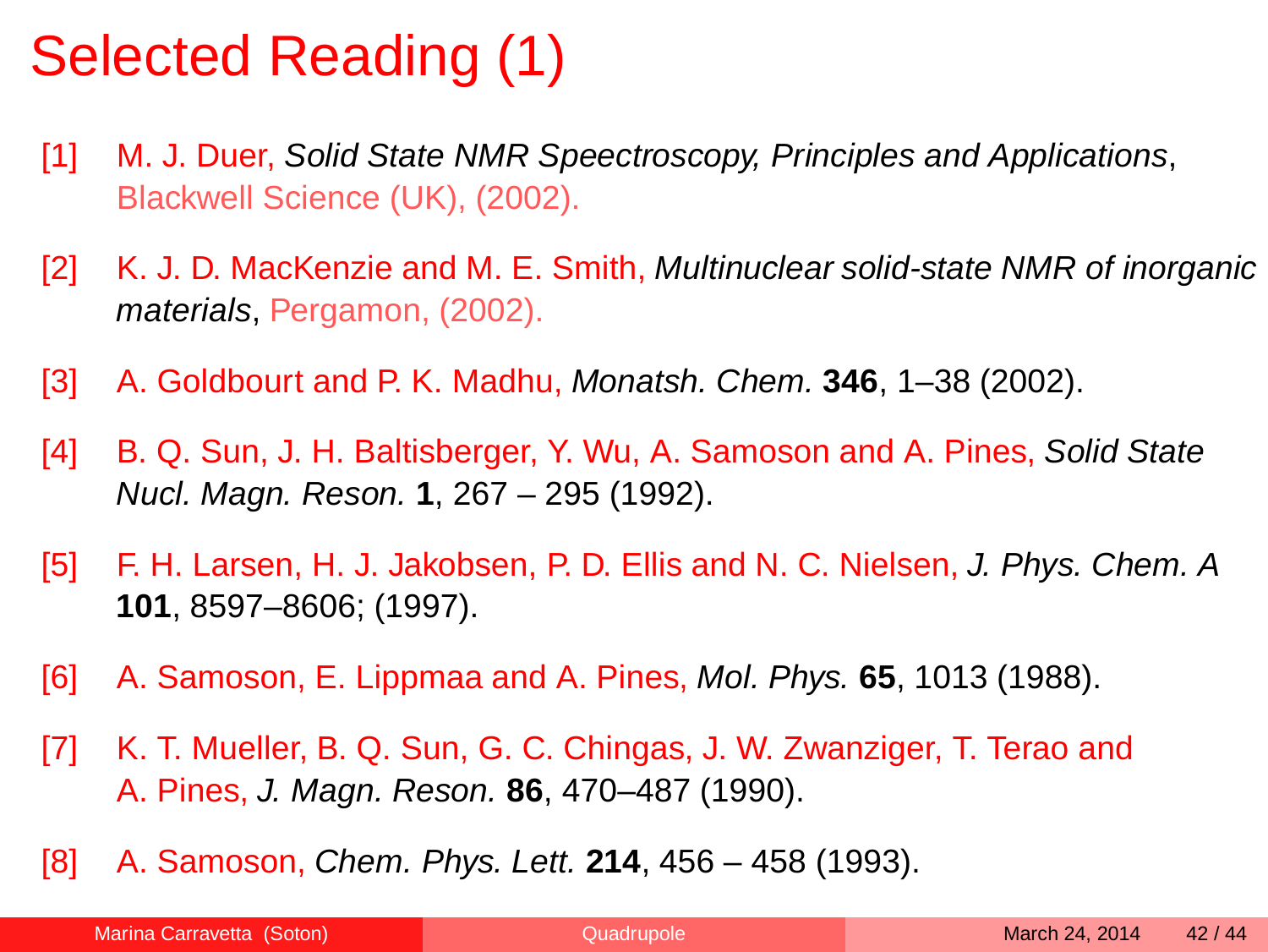### Selected Reading (2)

- <span id="page-42-0"></span>[9] A. Samoson and J. Tegenfeldt, J. Magn. Reson. A **110**, 238–244 (1994).
- <span id="page-42-1"></span>[10] L. Frydman and J. S. Harwood, J. Am. Chem. Soc. **117**, 5367–5368 (1995).
- <span id="page-42-2"></span>[11] A. Medek, J. S. Harwood and L. Frydman, J. Am. Chem. Soc. **117**, 12779 (1995).
- <span id="page-42-3"></span>[12] D.Massiot, B.Touzo, D.Trumeau, J.P.Coutures, J.Virlet, P.Florian and P.J.Grandinetti, Solid State Nucl. Magn. Reson. **6**, 73–83 (1996).
- <span id="page-42-4"></span>[13] S. P. Brown and S. Wimperis, J. Magn. Reson. **124**, 279–285 (1997).
- <span id="page-42-5"></span>[14] J.-P. Amoureux, C. Fernandez and S. Steuernagel, J. Magn. Reson. **123**, 116–118 (1996).
- <span id="page-42-6"></span>[15] Z. Gan, J. Am. Chem. Soc. **122**, 3242 (2000).
- <span id="page-42-7"></span>[16] S. E. Ashbrook and Stephen Wimperis, Progr. Nucl. Magn. Res. Spectr. **45**, 53–108 (2004).